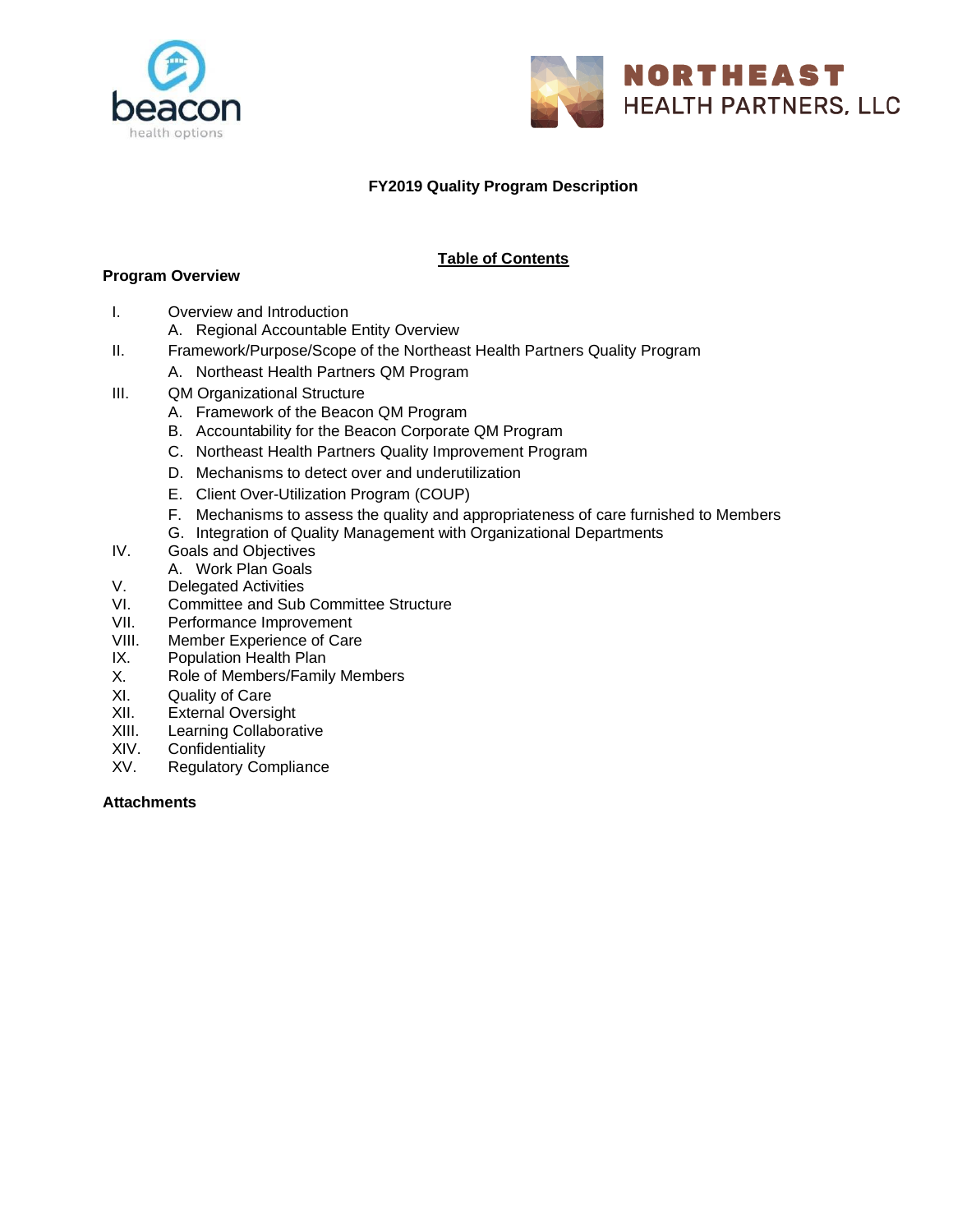



I. **Overview and Introduction**

#### **A. Regional Accountable Entity Overview**

In order to provide our members with the best services available, and to ensure that members are receiving whole person care, the Regional Accountable Entity (RAE) was formed. The RAE combines a prepaid inpatient health plan for behavioral health with a primary care case management program under a single Accountable Care Collaborative (ACC) program. The ACC program is designed to affordably optimize Member health, functioning, and self-sufficiency. The primary goals of the Programs are to improve Member health and life outcomes and to use state resources wisely. Regional Accountable Entities (RAEs) work in collaboration with Primary Care Medical Providers (PCMPs) that serve as medical homes, behavioral health providers, and other health providers and Members to optimize the delivery of outcomes-based, cost-effective health care services. The RAE is responsible to:

- Promote the population's health and functioning,
- Coordinate care across disparate providers, interface with LTSS providers, and
- Collaborate with social, educational, criminal justice, recreational and housing agencies to foster healthy communities and address complex Member needs that span multiple agencies and jurisdictions.

The RAE will manage a network of primary care and behavioral health providers to ensure access to appropriate care for Medicaid Members. A critical function of the RAEs is to create a cohesive network of providers that work together seamlessly and effectively to provide coordinated health care services to Members. The RAE is also responsible for:

- Onboarding and activating clients,
- Developing and supporting Health Teams,
- Establishing a value-based payment system, and
- Convening Health Neighborhoods.

Northeast Health Partners is the RAE for Region 2. Northeast Health Partners is comprised of:

- North Range Behavioral Health,
- Salud Family Health Centers,
- Sunrise Community Health, and
- Centennial Mental Health Center

Northeast Health Partners, LLC is an Accountable Care Collaborative organization co-owned by North Range Behavioral Health, Salud Family Health Centers, Sunrise Community Health, and Centennial Mental Health Center. It primarily serves members in Weld, Morgan, Logan, Sedgwick, Phillips, Yuma, Washington, Kit Carson, Cheyenne, and Lincoln counties. This partnership was established to advance the integration of behavioral health and primary care, and to promote Medicaid reform in the State of Colorado. As part of its contract with the Colorado Department of Health Care Policy and Financing (HCPF), it is responsible for managing behavioral health services for Medicaid eligible members. The partnership serves approximately 90,000 members in its 10-county catchment area. The RAE is governed by a Board of Directors, which includes membership from each of the organization's equity partners.

Northeast Health Partners has delegated the administration of the Northeast Health Partners Quality Management (QM) Program to Beacon Health Options. The Beacon Colorado Engagement Center was established in 1995 and is part of a national managed behavioral health organization (BHO), Beacon Health Options (Beacon); which is a privately held company.

#### II. **Framework/Purpose/Scope of the Northeast Health Partners Quality Program**

#### **Northeast Health Partners QM Program**

Oversight of the QM Program is conducted by the Northeast Health Partners Board. Day-to-day operational oversight of the QM Program is also supported through the Beacon Colorado Quality team and the Beacon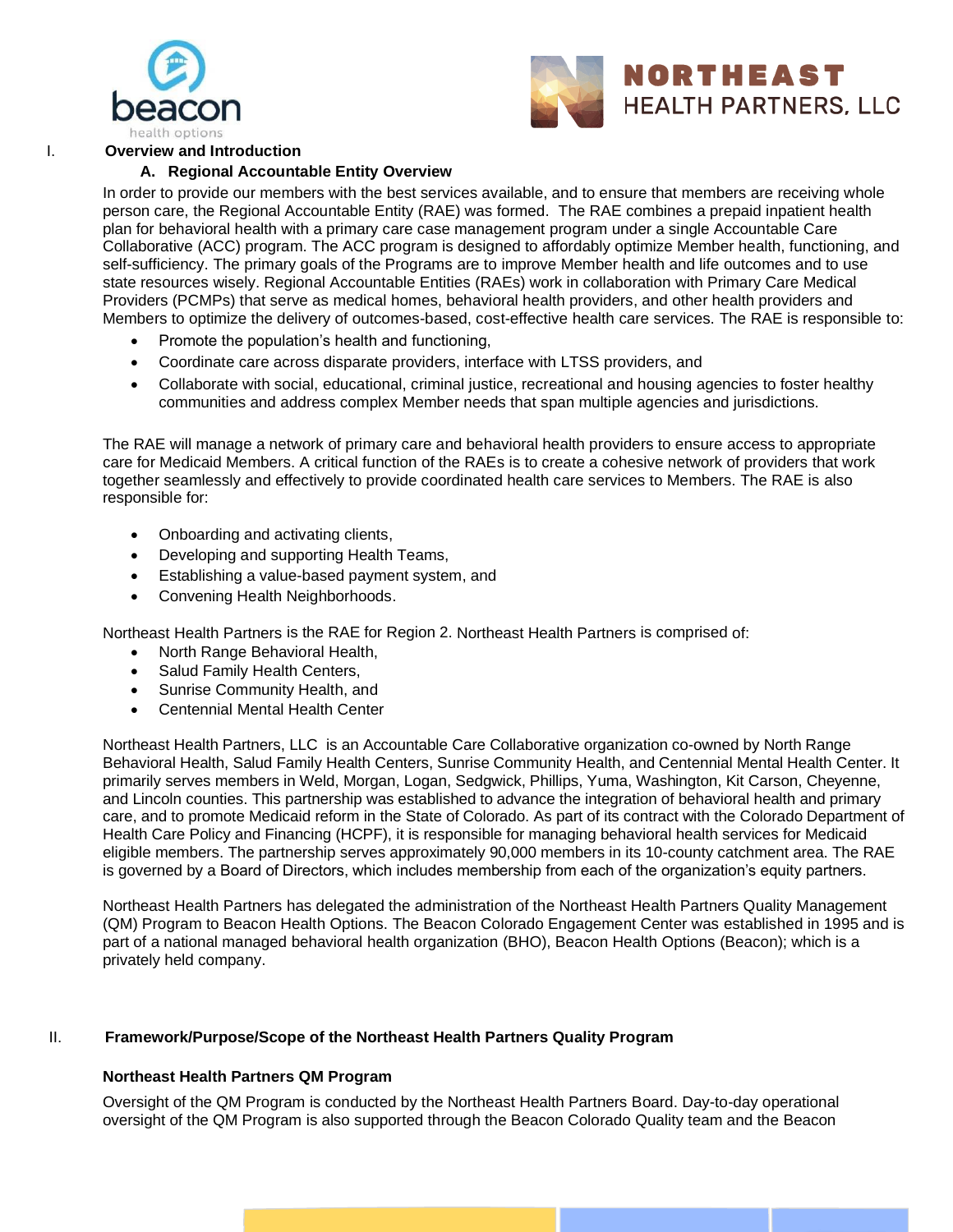



Corporate Quality team. This team works with the Colorado Engagement Center QM Department to provide support in assuring the quality, efficiency and effectiveness of the QM program. Northeast Health Partners will systematically monitor delegated functions via scheduled submissions of documentation and reports that will demonstrate compliance with contract requirements and timelines to the Board.

Additional support of the Engagement Center's QM Program is provided by the Central/Southeast Region QMUMCM Committee and Corporate Quality team, described elsewhere in this document.

The Beacon National QM staff provides ongoing quality management training to Beacon staff. Training focuses on issues pertinent to quality management including the use of quality management tools and processes, performance improvement initiatives and interventions, strategic planning, and outcome management systems. Further training is identified through needs assessments. Annual training for Beacon employees (also provided during initial orientation) includes, but is not limited to:

- Confidentiality;
- Conflict of interest;
- State and federal regulatory requirements
- State and federal regulatory requirements and HIPPA/High Tech Act and expanded HIPAA laws
- Code of Conduct/Fraud and Abuse
- **Best Practices**
- Contractual requirements
- Security Awareness Training
- **Initial Orientation**

## III. **QM Organizational Structure**

Northeast Health Partners QM Program structure is built on our partnership's considerable experience operating both the Regional Care Collaborative Organization and Behavioral Health

Organization programs. This structure has been developed and refined in alignment with the Department's quality strategy as well as our partners' existing nationally and locally established processes and best practices. Our Administrative Services Organization, Beacon Health Options, Inc. (Beacon), is a fully accredited NCQA Managed Behavioral Health Organization that functions in accordance with those high standards. Our QI Program structure is designed to ensure:

- Accountability to Members, the State, providers, and stakeholders
- Collaboration and integration throughout the behavioral and physical health systems
- Enhanced physical health and behavioral health outcomes across populations through an integrated program approach
- Increased opportunities for Member, family, provider, and other stakeholder input
- Committees focused on evaluating problem-prone systems, resulting in improved care processes as well as member satisfaction that are data-driven
- Analytics-based decision making that supports effective interventions and programs
- Sub-region and community needs are addressed
- Provider support is provided and practices are enabled to meet performance goals through evidence-based interventions and education

The Quality Committee structure is integrated to favor outcomes for whole-person care and consistent oversight, measurement, and action across all of Northeast Health Partners functions.

## **A. Framework of the Beacon QM Program**

The Beacon Value Options (BVO) Holdings, LLC Board of Managers is the governing body that assumes overall responsibility for the operations of the Quality Program of Beacon. The Beacon Board of Managers delegates oversight of the Quality program to the Compliance and Quality Committee of the Board of Managers (CQCBOM)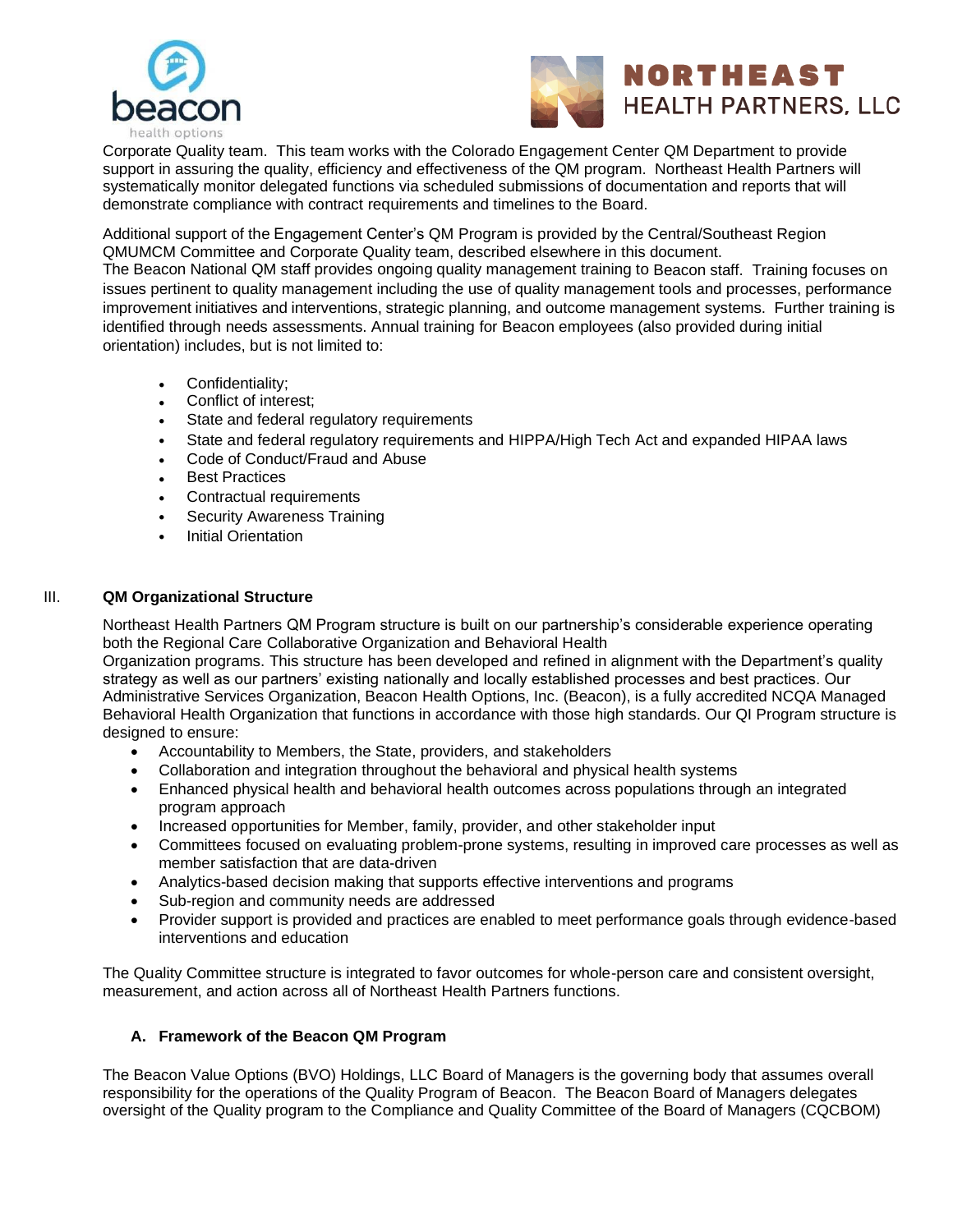



which, in turn, delegates QM program oversight to the Chief Medical Officer and Senior VP of Corporate Quality through the Beacon Quality governance committee structure. This structure includes the active committee/subcommittee participation of the medical, clinical, operations and quality senior leadership as well as department leaders and managers. These committees / sub-committees report Quarterly to the Beacon Central/Southeast Region QMUMCM Committee (QMUMCM) and the Corporate Quality Committee (CQC), and the corporate Quality Department reports sub-committee activities to the CQCBOM quarterly. The Executive Clinical, Medical, Quality and Compliance Oversight Committee receives quarterly updates on all quality activities for purposes of communication and quality integration.

The Quality program is structured to include the participation and collaboration of all staff, the provider network, contracted health plans, clients, state agencies and members. Quality improvements are made through ongoing work with representatives of relevant clinical, departmental and medical systems, specifically mental health and substance use practitioners and administrative staff, and primary care practitioners, consultation with partner health plans/clients, state agencies, subject matter experts and others. The annual Corporate QM Work Plan provides a blueprint for allocating resources needed to continually improve processes and outcomes and is evaluated at least on an annual basis.

Clinical and Service QI activities across the company are aligned with the Beacon program with some Regional variations to meet the needs of their local culture, market and contractual requirements. The framework for the identification of and strategies to address opportunities for improvement begins with the utilizing a disciplined and methodical systematic approach as defined by the Continuous Quality Improvement (CQI) process to measure performance against adopted benchmarks and performance goals. When opportunities for improvement are identified to improve care and service consistent with the Quality and company mission, multidisciplinary teams collaborate on solutions based on the most recent and compelling evidence. The efforts of this disciplined and deliberate framework lead to improved outcomes.

The Beacon Quality Program framework employs a Regional model based on geographic location. In this model, each Region has its own governance and leadership and reports into the Corporate Quality committee structure in terms of companywide governance and oversight. The role of Corporate Quality was expanded to include responsibility for accreditation readiness and medical, clinical and quality standards. The purpose of the Corporate Quality Management (QM) Program Description is to operationalize the Beacon Health Options (Beacon) strategic goals by setting the Quality vision and direction of the organization for its Regional and Engagement centers. However, this Quality Management Program Description (QMPD) describes the framework and process that supports high quality services that are based out of the Colorado Engagement Center.

This QM Program Description provides a clear definition of the authority of the Program, its relationship to both the corporate departments and Regional and Engagement centers, and its accountability to the governing body of the organization. This document describes the corporate program's mission, philosophy, goals, objectives, and committee hierarchy as well as mechanisms used to filter information from a local and regional committee level to a national committee level. The Program Description, along with the attached Work Plan, defines the annual quality activities and goals that the Beacon Colorado QM Program is responsible to operationalize and report up through the relevant committee structure. The program description and work plan are applicable to those health plans and other clients for which quality management activities are delegated. Due to the unique nature of the Colorado Engagement Center operations in conjunction with the State Medicaid contract; the Colorado Engagement Center has chosen not to fully adopt the corporate QM program description.

The QM Program is integrated with the Regional Centers' and Engagement Centers' Quality Management and Clinical Management Programs as well as with the business units and major functional areas within the company. The QM Program receives input from and coordinates its program with the Clinical Departments, as well as Medical Affairs, Provider Quality, Client Partnerships, Operations (Network, Analytics and Strategy Departments), and, stakeholders including clients, members, practitioners, providers, and colleagues.

#### **Mission**

The mission of the Beacon QM Program, in collaboration with the Clinical and Medical Affairs functional areas is to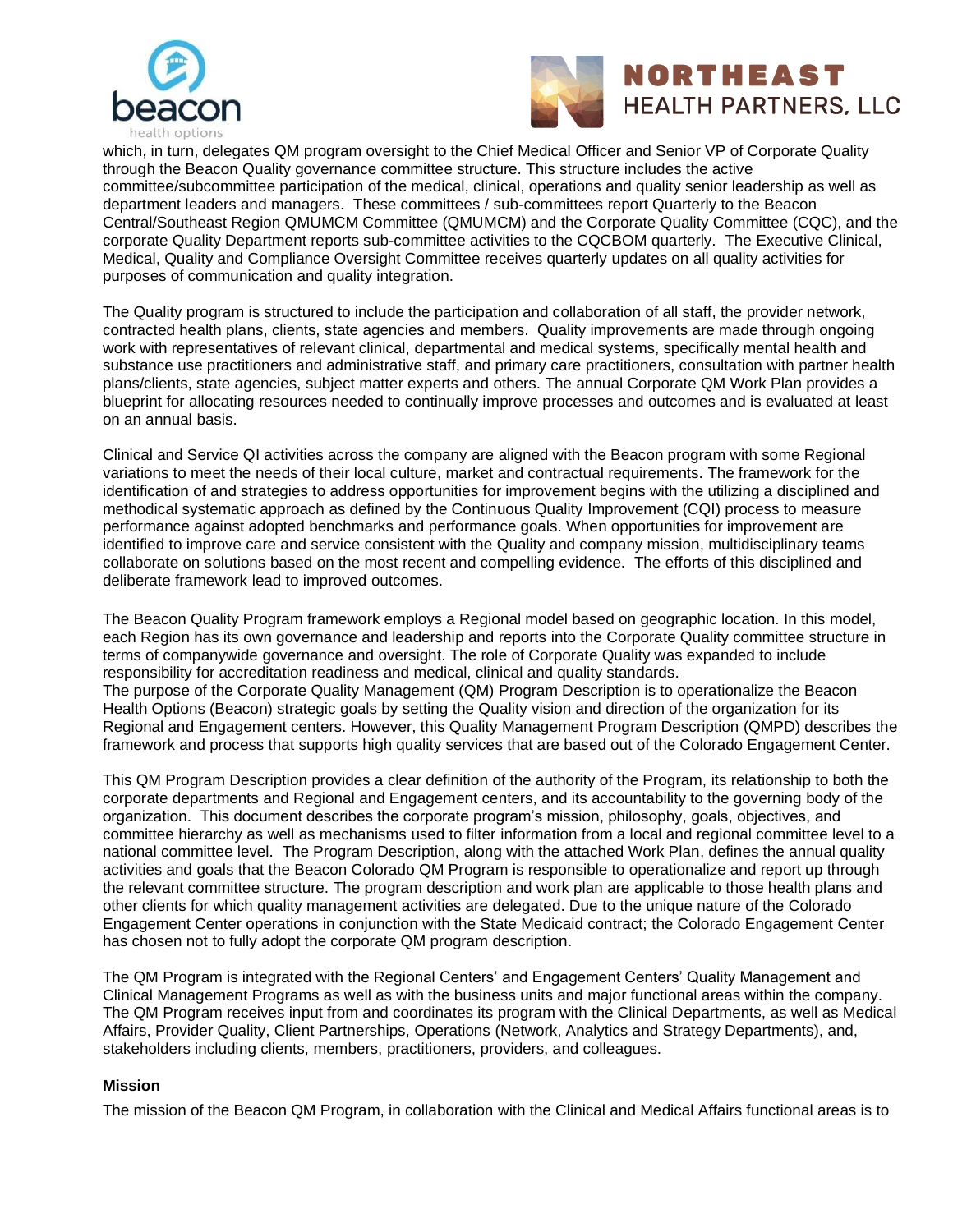



help people live their lives to the fullest potential by transforming the lives of those we serve through promotion, support and facilitation of high quality, cost effective, evidence-based care and service known to improve health outcomes.

# **Philosophy**

The corporate QM program is committed to ensuring that continuous quality/performance improvement occurs within our Regional and local Engagement centers. That improvement goes beyond checking the box that a service was provided to measuring that the service was of a high quality to impact outcomes. By structuring clinical quality and medical affairs operations under the direction of the Chief Medical Officer (CMO), we have created and maintained centralized corporate clinical, medical and quality framework to maximize production of best practice clinical, medical and quality programming. There is consistent and ongoing monitoring for applicability so Beacon can achieve efficiency and effectiveness with improved outcomes for our members.

## **Scope**

The scope of the Beacon QM program encompasses the ongoing assessment, monitoring and improvement of all aspects of care and service delivered to members, including member safety. The diverse populations served represent multiple cultural and linguistic groups and includes pediatric, adult and geriatric individuals with mental health and substance use disorders, as well as individuals with developmental disabilities and other special needs across the United States that have benefit plans coverage. There are commercial, employer group, health plan, Medicare, Medicaid, Dual Eligible and other types of state funded services such as waiver programs provided to members.



Attachment 3, the 2018 Quality Framework describes the structures and processes leading to improved outcomes to support key organizational functions.

Communication about the Quality program process, goals and outcomes, is provided to members using plain language that is easy to understand and can be distributed through face to face meetings, regular mail, e-mail, fax, web and mobile devices. Communication to internal and external stakeholders on the Quality program structure, framework, work plan, and outcomes is provided through face to face meetings, Provider, Member and Stakeholder Advisory Committees and Focus Groups, Beacon website, newsletters, routine network communication blasts and internal communications.

## **B. Accountability for the Beacon Corporate QM Program**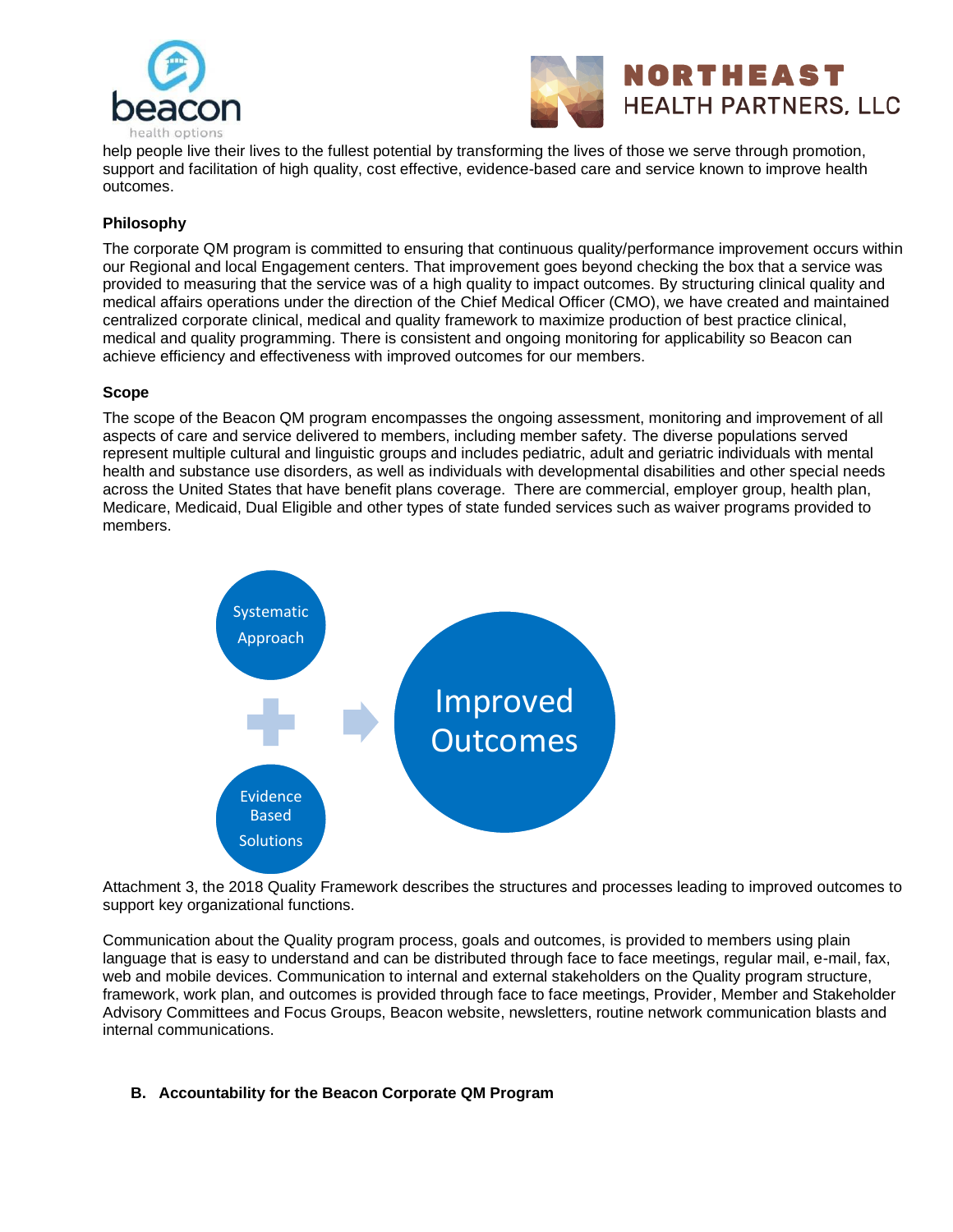



The Vice President of Quality Management is responsible for coordinating, implementing, and providing oversight of the Corporate QM Program. The Vice President of Quality Management works collaboratively with the regional Chief Medical Officers to obtain consultation on any program activities that involve or affect clinical care and patient safety. The Vice President of Quality Management is responsible to:

- Maintain organizational focus on performance improvement
- Educate the company regarding the role of Quality Improvement in the company and their role within the Corporate Quality Program.
- Implement a company-wide planning process
- Facilitate prioritization of initiatives
- Ensure on going understanding and compliance with accreditation requirements
- Conduct barrier analyses and problem-solving related to those areas where performance is below established goals
- Increase awareness of and attention to quality and risk related issues and initiatives
- Ensure efficiency and effectiveness of the company quality committee organizational structure
- Support the training and implementation of quality principles and methods company-wide
- Identify and help close gaps in the scope and assignment of key functions and accountability
- Co-chair the CQC and act as the liaison of the CQC to the EOC

The Corporate Chief Medical Officer (CMO) serves as the Medical spokesperson for the company. He/she is responsible for the medical, clinical and quality operations throughout the company and Engagement Centers, including ensuring the organizational objective to have qualified clinicians accountable to Beacon for decisions affecting consumers/members. He/she establishes medical, clinical and quality policy and sets the agenda for the company. He/she is also responsible for managing the medical loss ratio. He/she acts as the signatory on a variety of documents requiring a Corporate Chief Medical Officer signature.

Although every employee plays an active and evolving role in improving quality at Beacon Health Options/ Northeast Health Partners, specific quality improvement tasks and responsibilities are outlined below (see attachment 2 for the QM organization chart).

#### **C. Northeast Health Partner Quality Management Program**

#### **Chief Clinical Officer/Medical Director**

Our CCO is responsible for clinical oversight, strategy, and execution. This resource is our external face to the provider community and will work directly with providers as a peer resource to assist with practice performance, transformation and adoption of clinical and operational best practices. The CCO also directs utilization management (UM), and works closely with the Population Health Management and Care Coordination Programs.

#### **Vice President, Quality Management**

The Vice President of Quality Management is responsible for the daily Colorado quality operations, objectives and overall success of the quality management and improvement program. Duties include oversight of state and partner audits, compilation, submission and reporting of performance measures, initiation and oversight of improvement projects, initiatives and overall Beacon Health Options and Northeast Health Partners, performance goals, provider quality monitoring efforts, and ensuring compliance with quality-related contractual obligations. The Vice President, Quality Management co-chairs the QI Committee, is an active participant on the Quality of Care Committee (QOCC), and participates in national quality improvement efforts through Beacon*'*s Quality Directors' meetings and the Corporate/Regional Quality Committees. The Vice President, Quality Management also represents Beacon Health Options/ Northeast Health Partners, at state meetings, including the RAEassociated Quality Improvement Committee(s).

#### **Performance Improvement Director**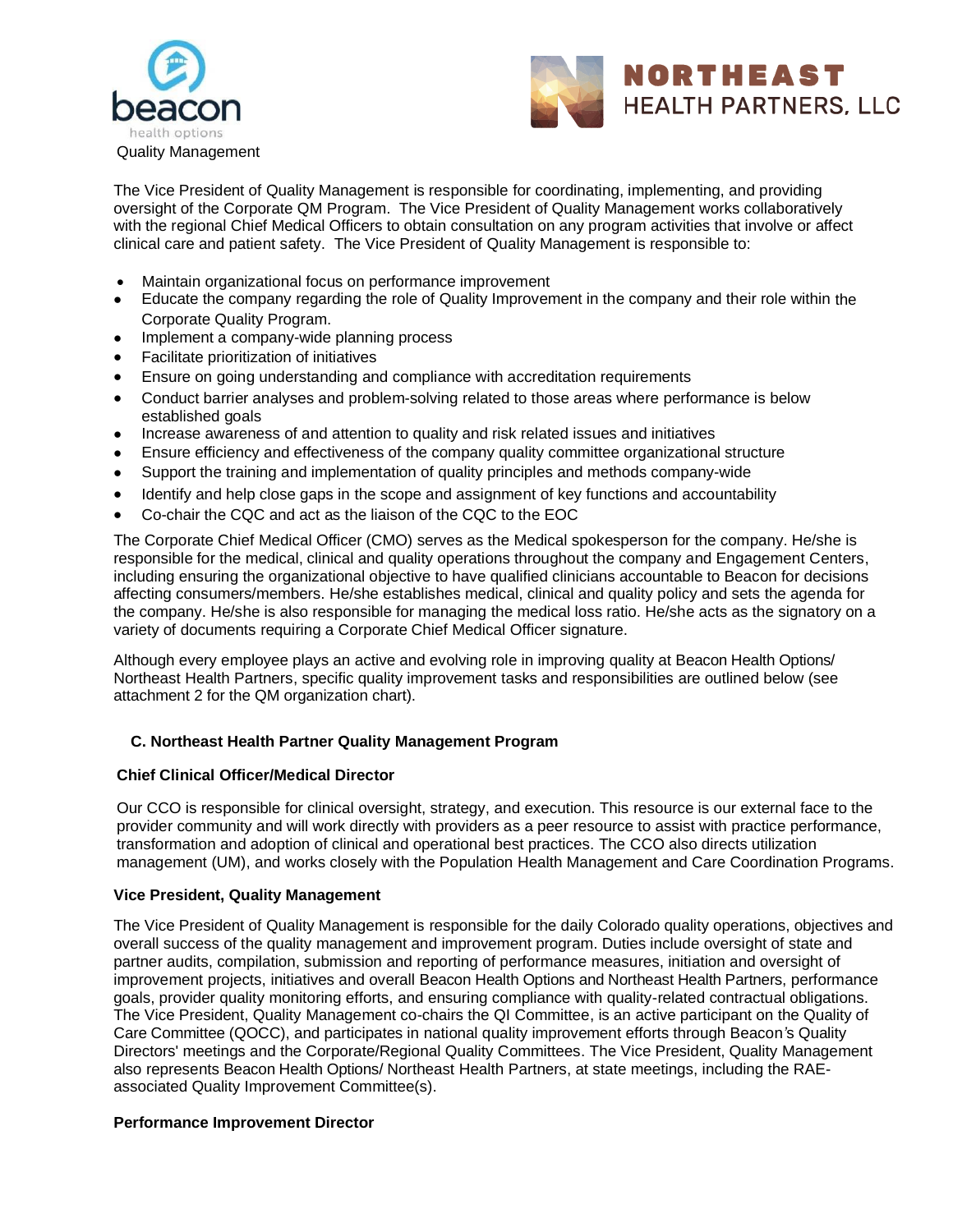



This position provides leadership to the RAE, assures the Quality Program for the RAE supports RAE, RCCO and BHO goals, evaluates performance, develops and leads improvement initiatives and performance goals, co-chairs the QI Committee or sub-committees, leads provider quality monitoring efforts and assures compliance with contractual requirements. The Performance Improvement Director represents the RAE at state-required meetings, co-leads the RAE Learning Collaborative and manages day to day RAE QM activities.

## **Utilization Management (UM) Director**

The UM Director is responsible for the management and operations of all UM functions of the RAE, including working with QM staff to identify and address trends in over and under-utilization. In addition, this position is a member of provides clinical expertise that supports ongoing improvements in RAE performance, and participates in the development and execution of performance improvement projects.

#### **Quality Manager**

This position is responsible for timely completion of multiple quality initiatives, projects, and deliverables necessary to meet state requirements and/or partner delegation obligations. This responsibility includes completion of Engagement Center Quality Management Program Documents, assigned aspects of work associated with each initiative, as well as coordination with QM or other Engagement Center departments or partnership staff who may be involved in the initiative/project/deliverable.

## **Research and Outcomes Analyst**

The Research and Outcomes Quality Analyst is responsible for a variety of quality/risk management projects. This includes data gathering, analysis and reporting for quality initiatives and performance measures, performance improvement projects, tracking completion of quality-based Committee recommendations and projects, managing and/or participating in Engagement Center quality initiatives. The Research and Outcomes Analyst is an active participant in the QI Committee.

#### **Quality Management Specialist II**

The Quality Management Specialists are responsible for tracking, producing data reports reflecting various types of performance and trending data, such as member satisfaction, treatment record audits and results, coordinating and participating in audits for provider contract compliance, including potential fraud, initial submission and investigation of adverse incidents and quality of care issues, and completing indicator reports for QI Committee and the Board. The QM Specialists are also responsible for assisting with RAE, BHO and RCCO quality initiatives.

### **Additional local staff providing leadership/support to the QM Program:**

#### **Program Integrity/Compliance Officer**

The Program Integrity/Compliance Officer is responsible for contract and regulatory compliance and is also available to consult regarding issues related to HIPAA/privacy matters, contract requirements, fraud/abuse identification and other regulatory issues that arise in day-to-day responsibilities of the quality and clinical staff.

#### **Director, Member and Family Affairs**

The Director of Member and Family Affairs represents members and family members in community, and works closely with the Beacon Health Options/ Northeast Health Partners Member and Family Affairs (OMFA) Committee. The OMFA Committee includes the member and family advocates for each mental health center and provides education and assistance to members and family members in navigating the mental health system, and addressing complaints and grievances. The Director of Member and Family Affairs serves on the QI Committee and various Member Advisory Boards and Committees.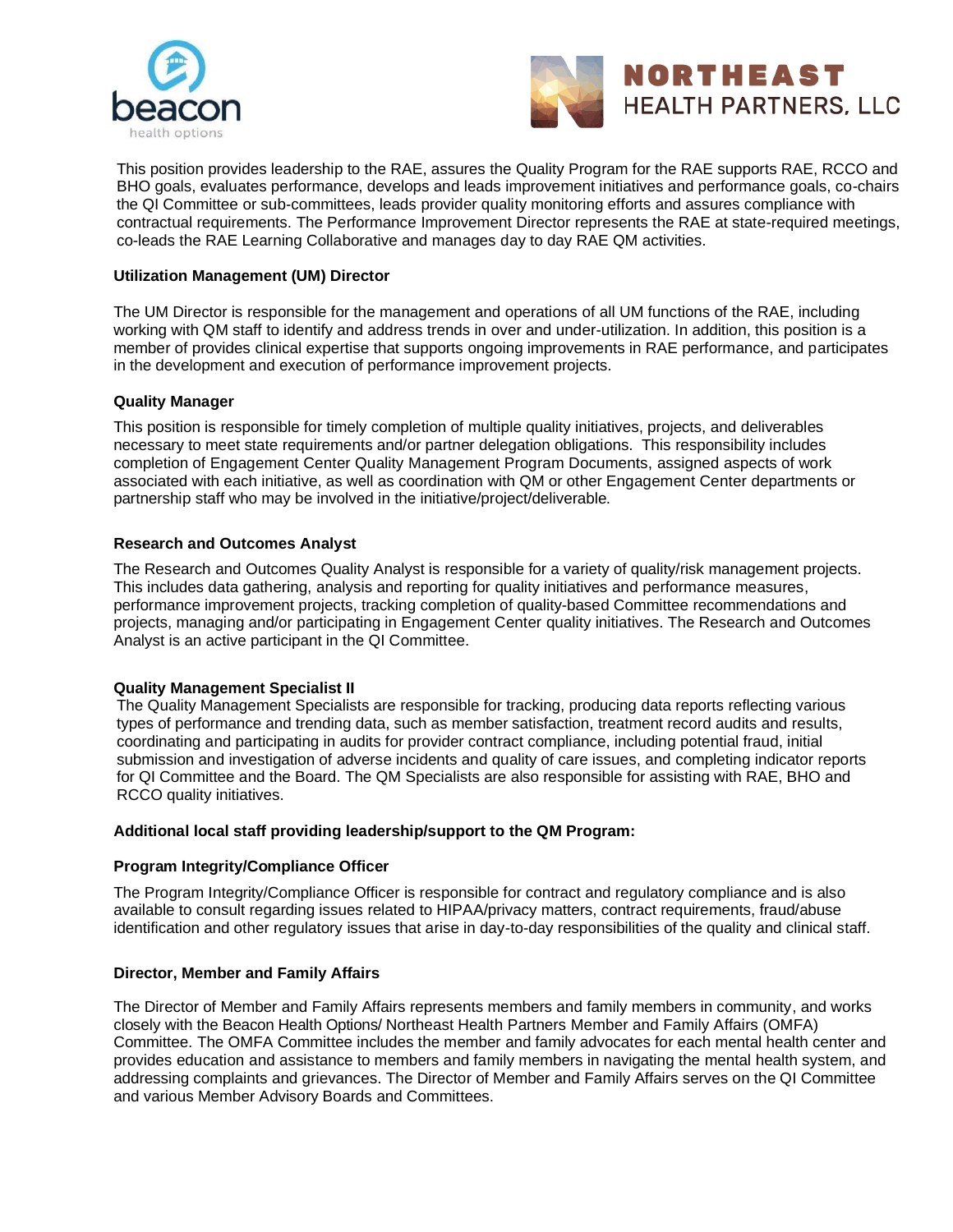



## **Director, Information Technology (IT)**

The Director of Information Technology supports quality improvement initiatives by providing and submitting data, reports, supporting various IT-related initiatives, and validating the completeness and accuracy of the data used in report production. S/he participates on the Beacon IT Committees to ensure consistency in Beacon Health Options/ Northeast Health Partners data storage, reporting, and security structures.

#### **Consultants**

All final determinations on consultant involvement in QM Program activities will be made by partnerships when applicable.

#### **D. Mechanisms to detect over and underutilization**

Over- and under-utilization of care is monitored through the comparison of specific performance indicators against established benchmarks to assess when utilization falls outside of defined practice patterns. Examples of these utilization review processes include the following:

- Identifying a minimum number of sessions attended within a defined time period to assure the member is actively engaged in treatment (e.g., mental health and substance use disorder engagement measures)
- Confirming that members at high risk, such as those recently discharged from the hospital, do not miss appointments. This can be addressed on both a system level (e.g., 7, 30, and 90-day ambulatory follow-up measures) and on an individual member level.
- Defining the need of high-risk members for certain types of service interventions (e.g., Intensive Care Management [ICM] or Care Coordination services)
- Monitoring Members who discontinue treatment prematurely
- Frequent crisis and/or inpatient service utilization (inpatient re-admission rates)
- High utilization of emergency department services (e.g., identification of members who have two or more emergency department admissions in a 12-month period) as well as
- Typology reports, quarterly KPI reports and daily ADT feed to identify overutilization of ED services

Northeast Health Partners Medical Management Subcommittee will review under- and over-utilization patterns with the option to recommend a performance improvement plan, targeted provider training or increased monitoring. UM staff may take additional steps, specific to individual providers, to remedy patterns of over- and under-utilization, including meeting with a provider to discuss practice patterns and utilization concerns, recommending specific training programs and/or requiring a corrective action plan.

#### **E. Client Over-Utilization Program (COUP)**

Northeast Health Partners will partner with the Department in administering the COUP. As the RAE, we will outreach to all Members identified through the COUP in order to link them to appropriate and available services. We will continue to coordinate care and monitor service utilization for these individuals until utilization patterns are stabilized and clinically appropriate. The Client Overutilization Program (COUP, also known as "Lock-In") is a statewide surveillance and utilization control program that safeguards against unnecessary or inappropriate use of care or services. This program provides a post-payment review process allowing for the review of Medicaid client utilization profiles. It identifies excessive patterns of utilization in order to rectify over-utilization practices of clients. The Client Over-Utilization Program will restrict clients to one designated pharmacy and primary care physician when there is documented evidence of abuse or over-utilization of allowable medical benefits.

#### **F. Mechanisms to assess the quality and appropriateness of care furnished to Members**

For behavioral health services Northeast Health Partners, will require an intake and risk assessment to be conducted by a qualified, credentialed clinician. Assessments must meet professional standards of care and result in a diagnostic assessment and a service plan. Furthermore, we will conduct periodic audits of medical record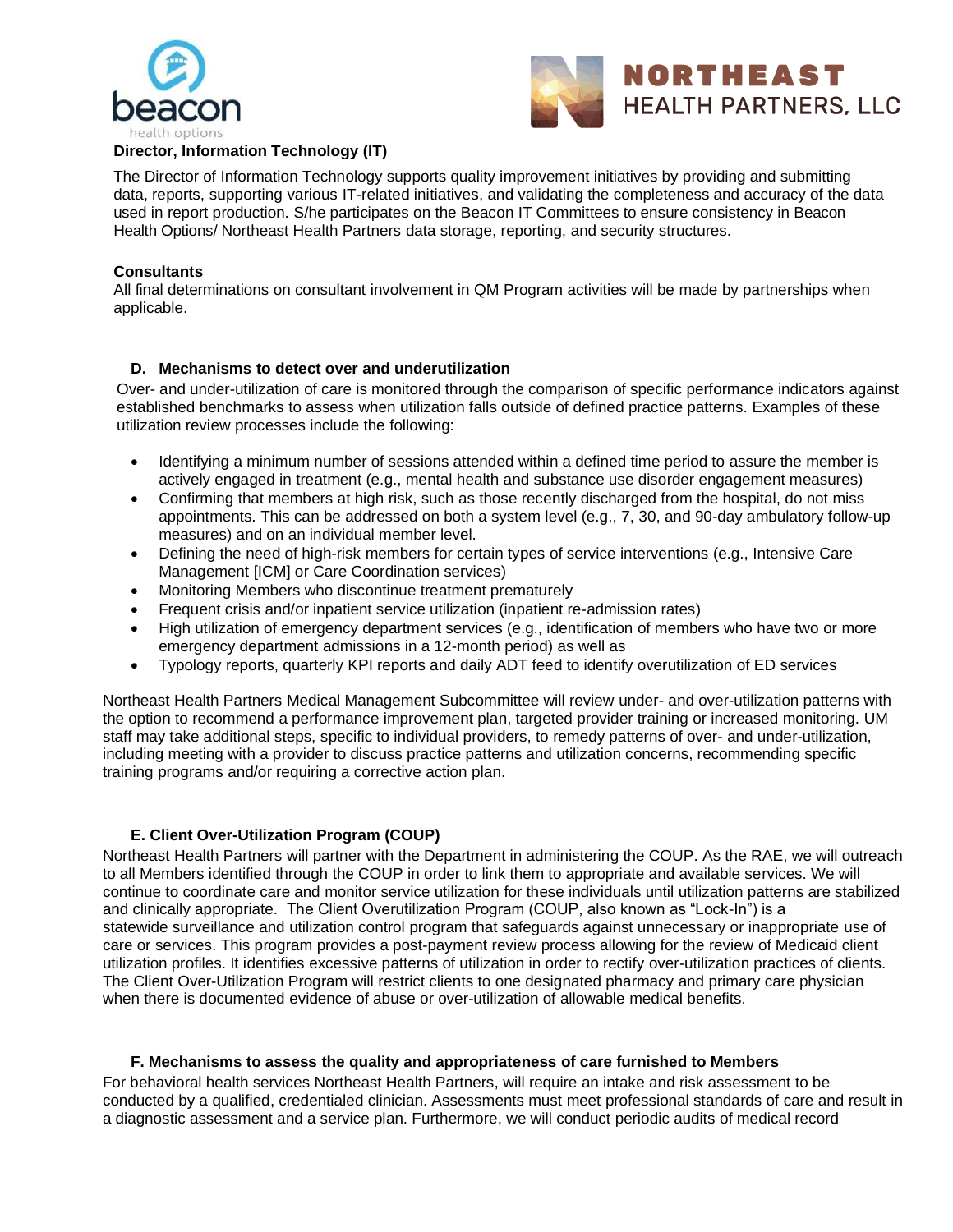



documentation to ensure care is comprehensive, appropriate and effectively coordinated across providers. Through our provider credentialing process, we will ensure that BH Network clinicians have at least three years of clinical experience beyond the minimum required for licensure or are subject to the clinical supervision requirements within a CMHC. Our UM system will ensure that Members whose treatment is not progressing as expected receive case reviews at regular intervals that re-evaluate diagnosis and treatment approach. Our existing network includes psychologists and psychiatrists who can assist with the assessment of complex cases, such as Members who present with co-occurring disorders, including substance use disorders, medical problems, autism, developmental disabilities, or neurological conditions such as traumatic brain injuries. Members are offered choice about geographic service location, provider's licensure type and clinical specialty, and treatment options.

## **G. Integration of Quality Management with Organizational Departments**

# **1. Quality Management and the Governing Boards**

The quality reporting structure was established to allow the RAE Board to provide direction for the quality program. Through the review of minutes and quarterly/annual quality reports, the Board monitors progress and guides the program. The Board has delegated authority to the QI Committee to implement the quality program, but ultimate approval of all quality activities rests with the Governing Board.

# **2. Quality Management and Care Management/Member Services**

The integration of Quality Improvement and Care Management is assured through structures that support the integration of clinical quality management activities and indicators. Clinical indicators have been established to measure over and underutilization, the timeliness of utilization management decision making, and other aspects of the care management process. Regular audits are done on care managers and network providers' documentation to assure the quality of treatment decisions being made. Patient safety issues identified through the care management process are reported to the QM Department for follow up and investigation. Utilization management inter-rater reliability is assessed annually, at minimum. The results of these quality activities are shared with QI Committee for evaluation and recommendations.

# **3. Quality Management and Network Management**

The integration of Quality Management and Network Management occurs through cross-representation on key committees such as the Provider Network Subcommittee (PNC) and the Quality of Care Subcommittee (QOCC), as well as partnering on provider education, performance improvement support efforts and other collaborations. Provider quality reviews and performance data are evaluated by the QOCC and QI Committee, which includes the Director of Provider Relations, Vice President of Quality Management and the Medical Director. Results and recommendations from these committees are presented to the PNC for review and consideration in the credentialing, re- credentialing and network management processes. Minutes from the LCC and summary reports of adverse incidents and potential quality of care issues are reviewed at the QI Committee meetings. In addition, these two departments work closely with providers to support improvement in performance.

# **4. Quality Management and Member Rights**

Northeast Health Partners values our Members as an integral part of our Quality program. Members are encouraged to participate in the QM program through membership on associated QM/PI committees. They are considered subject matter experts on the down-stream impact of our programs. As part of this belief, Beacon utilizes member input and participation in the quality management program.. Members and families provide input into policy and procedure development via partnership committees and the QI Committee or sub-committees, help create and evaluate member materials, and assist in the collection and evaluation of survey or quality management data. It is Northeast Health Partners responsibility to assure that members are treated in a manner that respects their rights and cultural diversity. Northeast Health Partners informs members of their rights and responsibilities through website materials, the Office of Member and Family Affairs, and through other means.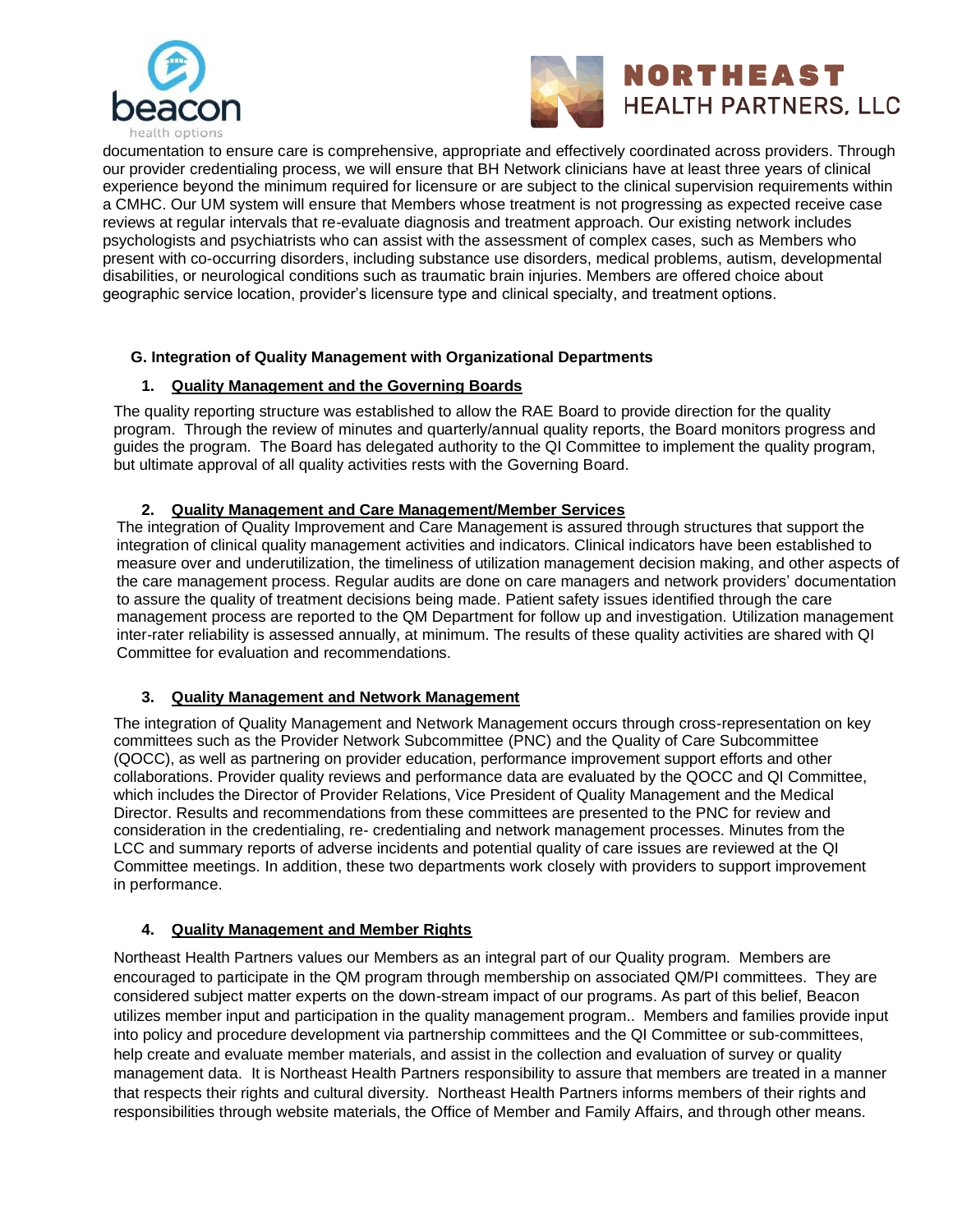



Policy information regarding member rights and responsibilities is also provided to new employees during orientation.

# **5. Quality Management and Information Technology**

Accurate and timely data are vital to a successful quality program. Northeast Health Partners Quality Management Program is data driven, and interfaces with data management systems and information technology to assure data integrity and accurate reporting. In addition, IT facilitates information-sharing to assure timely member treatment information is available to Care Coordinators across Northeast Health Partners network. Data is a vital aspect of Northeast Health Partners Quality Management Program. The data is not only used for reporting and to track outcomes of Quality initiatives, but it is also vital in identifying opportunities for future systemic interventions based on new or emerging trends, serves as our mechanism by which we monitor over/under utilization and provides population health management data which directs Care Coordination interventions. Data and IT systems also support Performance Improvement Projects, provides information used as the basis for development of new Performance Improvement initiatives and offers both member-level and system-wide detail that enables the Quality team to better support our Care Coordinators, inform our Board of Directors, substantiate our approach to Performance Improvement.

# **6. Quality Management and Claims**

The integration of QM with the Claims functional area has been increasingly realized through the active participation of Claims leadership on the CQC and other national QM Sub-committees. The review of the accuracy and timeliness of claims payment data, coupled with review of how the Claims Department meets the performance expectations for our contract has led to a better understanding of how claims processes impact the entire company. Quick and accurate payment to network providers is a continuous goal.

## **7. Quality Management and Other Major Functional Areas of Beacon**

The interface of QM with the remaining major functional areas (Finance, Legal/Risk Management/Compliance, and Human Resources) of Northeast Health Partners occurs as needed through management meetings or other targeted meetings to share information and address areas of common interest or concern. Increasingly, QM Committees at the corporate and Engagement Center level include representatives of these functional areas. This has resulted from the increasing awareness of the need for improved communication with these departments and the necessity of their input into the processes being developed at all levels of the company. When interventions to improve any process in the company are developed, it is critical to include all functional areas in the decision-making process since invariably all functional areas are impacted by these processes. It is the role of the QM Department staff to constantly increase the consciousness of all functional areas regarding the importance of this communication.

## **8. Provider Relations**

The integration of QM and Provider Relations is a key component to the success of several QM initiatives. QM works in conjunction with Provider Relations on several projects to include but not limited to: practice assessments, practice transformation, hospital transformation, practice and provider trainings, the RAE Learning Collaborative, as well as engaging providers in supporting QM and performance improvement initiatives.

## **9. Quality Management and Clinical**

The integration of QM and Clinical is assured through management and staff representation on key committees including the CQC, and respective subcommittees and workgroups at the corporate level and on local committees. These structures not only support clinical and quality management activities; it also assures that immediate access to exceptional care is provided to all members in a consistent way, utilizing standard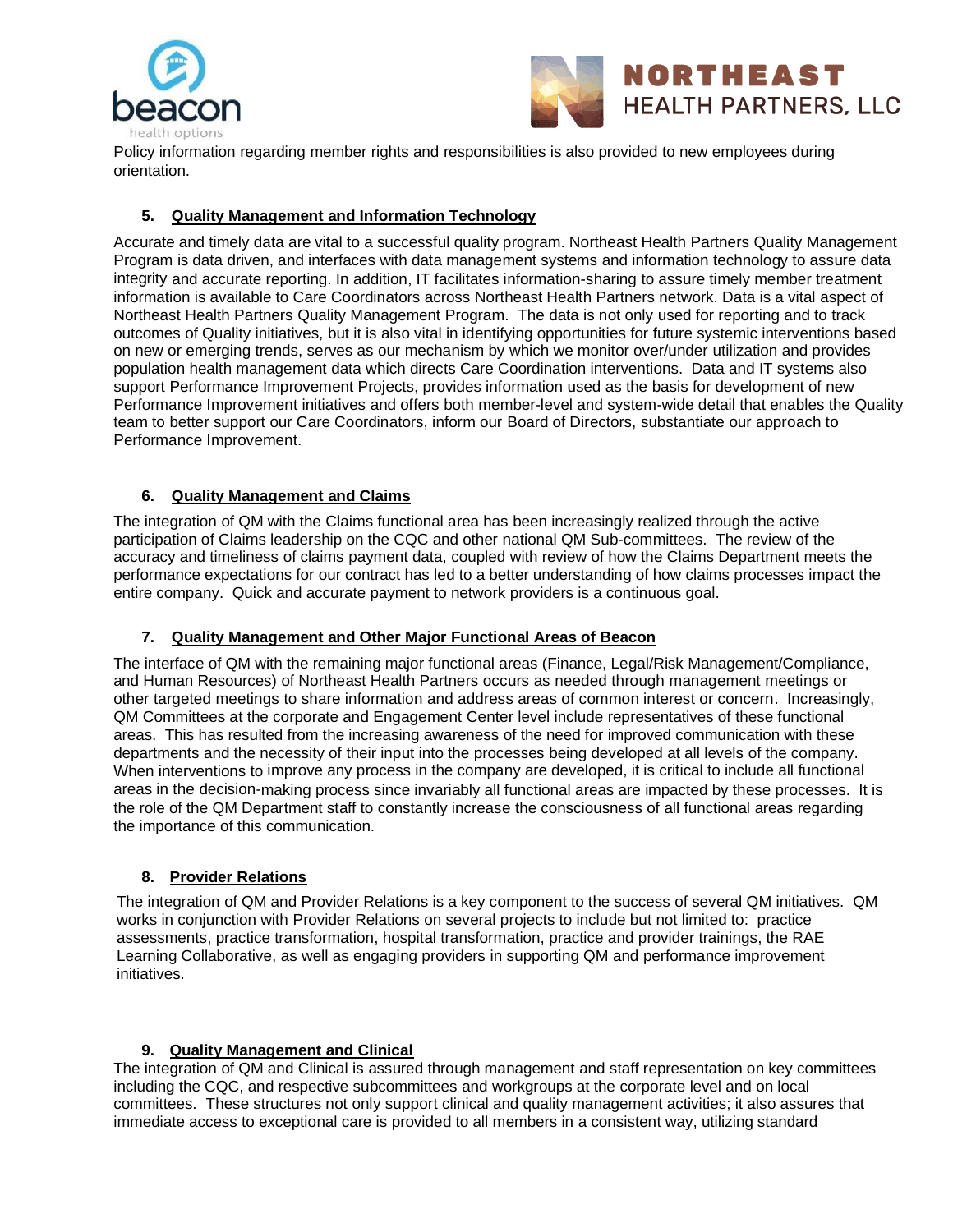



scientifically validated protocols. These departments work together to ensure member care is effectively coordinated, that treatment information is shared across primary care, behavioral and other specialty providers. The Care Management/UM Department also works closely with the Compliance, IT, and Provider Relations Departments to assure that relevant information is shared, and that processes impacting these departments are operating as designed.

## IV. **Goals and Objectives**

The goals and objectives of the Quality Program are developed following an evaluation of the critical needs of the partnership, members, contract requirements and overall functions. Annually, the Quality Department completes an annual work plan, an annual program evaluation and an annual program description. These documents are known as the Trilogy Documents.

The QI Committee evaluates the Quality Program and goals each year. The program and goals are then reviewed and subsequently approved by the Board. The goals are reviewed at least semi-annually by the QI Committee so that progress can be assessed. Goals for the new program will need to be established and written to in an annual work plan. In addition to the work plan, annually an evaluation of the Quality Program is completed. The annual evaluation examines the previous year and address program strengths, weaknesses and areas for improvement. The annual evaluation also speaks to a detailed analysis of the work plan goals. Finally, each year a program description is written. The program description is a document written to address the multiple facets of the Quality Management Program. The document addresses key areas of program function to include: program structure, oversight of the Quality Management program and committee structures. The QM department also maintains responsibility for the delivery of State reports for those reports produced by QM.

## **A. Work plan goals**

A detailed work plan will be created based on contractual requirements and evaluation of key measures of performance, and the Board/QI Committee input is garnered. At this time our initial QI Program goals include:

- Assuring the QI and PIAC Committees and subcommittees are fully implemented and that all key functional areas and members of the partnership are represented,
- Ensuring that committee members understand the role of the committees, and the overall goals of the RAE
- Establish a framework for assuring stakeholder and member input, performance review and improvement efforts as we identify and refine goals for the initial year of operation.

#### V. **Delegated Activities**

Beacon Colorado does not delegate any activities to subcontractors. However, Northeast Health Partners does delegate activities to Beacon Colorado. The following deliverables have been addressed in the Northeast Health Partners Administrative Services Agreement in the Outcomes, Quality and Performance improvement service area.

- Quality Improvement Plan
- Annual Quality Report
- Performance improvement projects
- CG-CAHPS Survey
- QOC Report
- COUP Report
- Coordinate documentation submission and overall RAE EQRO site review process;
- Coordinate/conduct and submit performance improvement projects as required by RAE contract;
- Prepare and coordinate implementation of site visit corrective action plan(s);
- Attend Quality meetings; respond to HCPF/HSAG inquiries;
- Prepare and submit required reports to HCPF that are assigned to the QM Department
- Conduct RAE QM Meetings on a regular basis;
- Conduct mental health center and IPN contract compliance audits as directed by the Board of Directors;
- Conduct PCMP contract compliance audits as directed by the Board of Directors;
- Monitor and manage ongoing performance of Pay for Performance components of the RAE contract and identify and propose to the Board of Directors Quality Improvement measures and program to enhance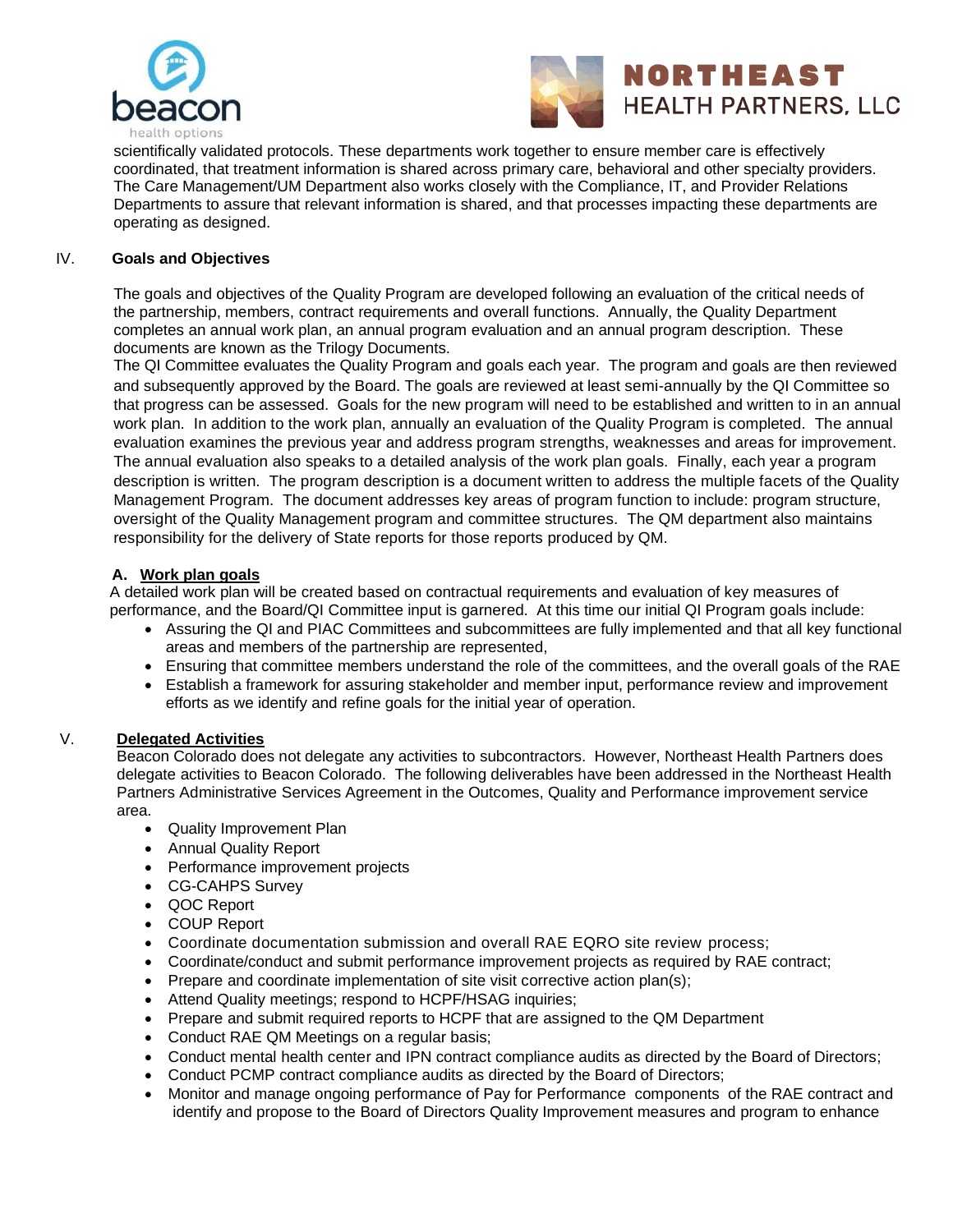



performance and capture of Performance earnings; and

• Prepare and distribute Quality Management Data reports/compliance reports/trending reports that reflect performance of the RAE

## VI. **Committee and Sub Committee Structure** (see attachment 1)

Ultimate authority for Northeast Health Partners Quality Management Program rests with the Board. The Board assigns authority for direct oversight of the Quality Management Programs to the Northeast Health Partners Quality Improvement Committee. Quality Improvement Committee is responsible for developing, revising and updating the program description, the program evaluation and the work plan annually. These documents, as well as Quality Improvement Committee recommendations for quality and clinical activities and corrective actions, are subject to review and final approval by the Board.

The Quality Improvement Committee is comprised of community agency providers, members and/or member representatives, and Beacon Colorado staff that represent a variety of cultural/ethnic groups, geographic regions, and a range of disciplines, subspecialties, and areas of practice within Northeast Health Partners catchment area.

The Quality Improvement Committee meets at least quarterly to monitor and evaluate the quality and appropriateness of care, pursue and approve opportunities to improve patient care, and resolve problems. In the course of these meetings, utilization and quality trends are analyzed, deficiencies and barriers to improvement are identified, and solutions are proposed. Interventions are monitored for effectiveness. The Quality Improvement Committee addresses a variety of issues including: performance measurement and improvement activities, cross agency integration, and access issues.

The following is the composition of the FY-2018 Quality Improvement Committee:

- RAE Program Officer (or designee)
- Provider Representatives including:
- PCMP
- Behavioral Health and,
- Other regional/local facility or agency representatives

#### **Beacon Staff:**

- Medical Director (Chair)
- Vice President of Quality Management (Co-Chair)
- Quality Analyst
- Director, Member and Family Affairs
- Compliance Officer (ad hoc)
- Clinical Peer Advisor/UM Director
- Quality Manager
- Quality Management Specialist

To assist in the implementation of the goals of the QM Program, Northeast Health Partners has established other committees to work with the Quality Improvement Committee and the Board. These committees were established to ensure that Northeast Health Partners meets member, family member, clinical community, and provider relations needs. The collective input from these committees is shared through the quality structure by cross representation on the committees. The establishment of external committees demonstrates the operation of the organization to our partners. (See attachment 1)

### **Quality Improvement Committee**

#### Committee Description:

The Quality Improvement Committee (QIC) is granted authority for quality management by the Board. The focus of the QIC is performance and operations, network adequacy, and quality of care. The committee provides guidance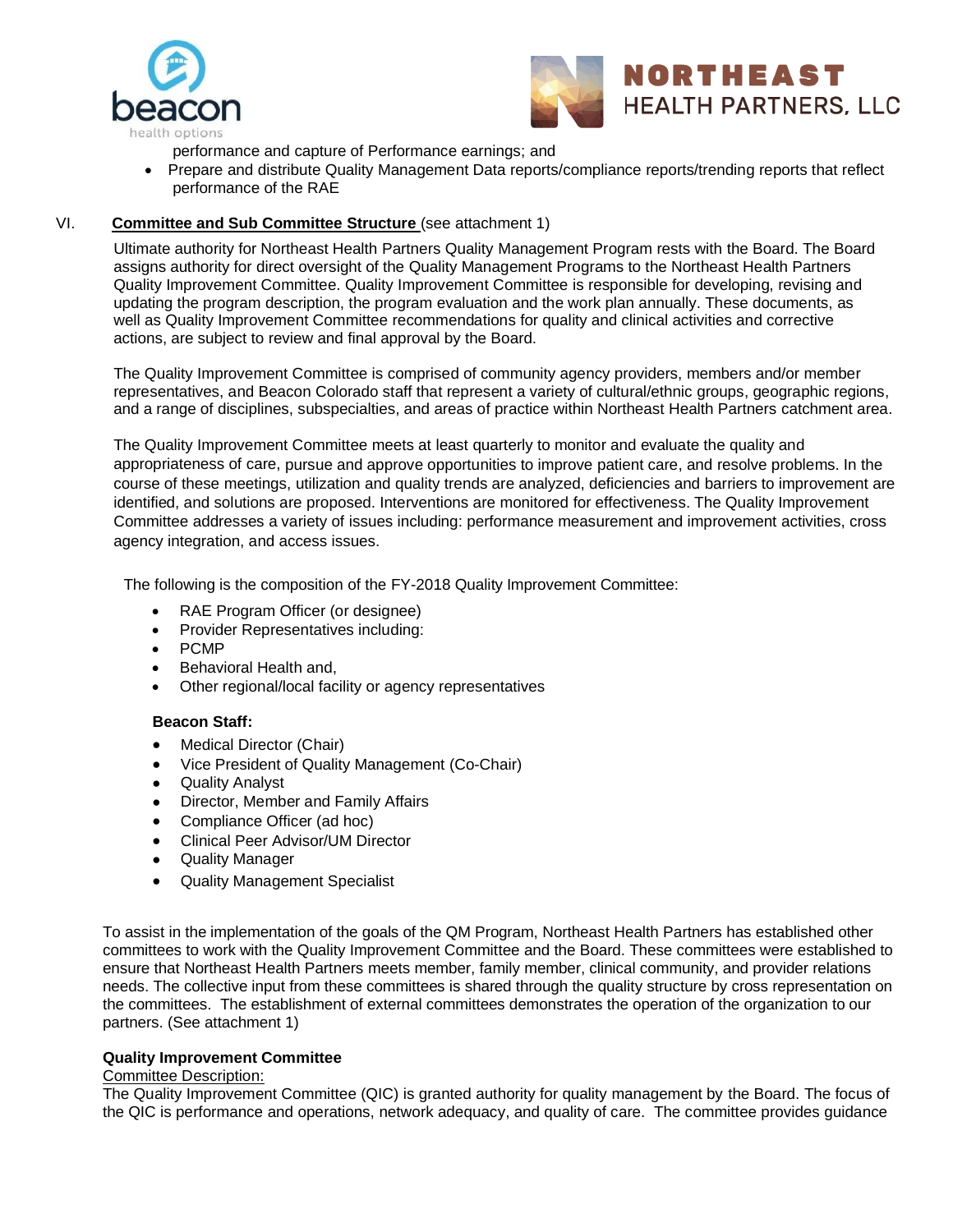



to RAE staff on quality management priorities and projects, approves the quality improvement projects, monitors progress in meeting quality improvement goals and evaluates the effectiveness of the quality management program on no less than an annual basis. The committee is chaired by the Medical Director and co-chaired by the Director of Quality Improvement. The QIC provides ongoing reporting to Board. In addition to the QIC there is an annual Integrated Steering Committee which will evaluate accomplishments and provide direction for the upcoming year.

## Membership:

- RAE leadership,
- staff from Northeast Health Partners /Beacon, including
	- o Data Analytics
	- $\circ$  IT
	- o Quality Management
	- o Clinical
	- o Provider Relations
- Primary care and behavioral health providers

Frequency: Quarterly at minimum

#### **Regional Performance Improvement Advisory Committee**

Committee Description:

The Regional PIAC comprises Members, family members, partners, providers, hospitals, community agencies and a variety of stakeholders who represent the populations of the region and local communities. The role of this committee is to guide and inform program administration, such as input into performance with a focus on KPIs, population health, program development, quality of care, and service. This committee serves the important function of vetting the annual Performance Improvement Plan, the Performance Improvement Project progress, possible performance improvement initiatives that will directly impact the quality of Member care, Member engagement or Member experience of care. Issues that might arise for discussion within the PIAC include but are not limited to: Member needs around medical care, transportation, community services such as food, peer support, financial assistance, clothing, and cultural and religious considerations.

Membership:

The Regional PIAC is chaired by our Program Officer and co-chaired by the Director of Quality Improvement.

Frequency:

The frequency of this meeting will be determined

#### **Member Advisory Council Subcommittee**

Committee Description:

To provide direction in policy and operations, including understanding the member health care experience, promoting health, health advocacy, and Member engagement, identify health care needs relative to communities, evaluate Regional Accountable Entity (RAE) performance in delivering health care to Members.

Membership:

- Family Members
- Members
- Users of health care services
- Northeast Health Partners Staff

Frequency:

To be determined

### **Coordination of Care Subcommittee: Care Coordination, Health Teams, Transitions, Social Determinants** Committee Description:

To plan, implement and evaluate system effectiveness and address barriers and needs across the region.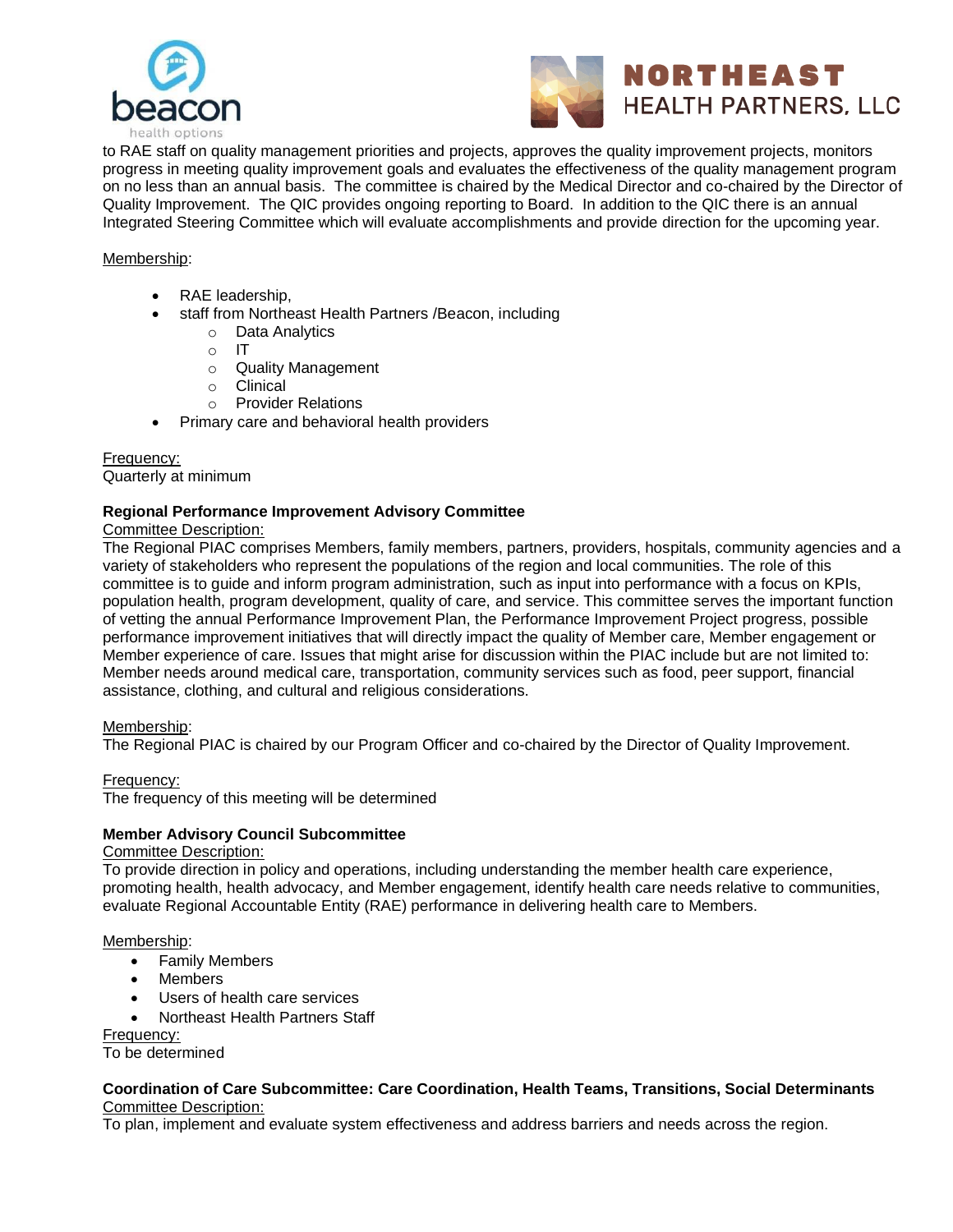



The Coordination of Care Subcommittee will ensure that the services and supports offered impact the Member's wellbeing, including Health Neighborhood providers and organizations that support the Social Determents of Health. The committee will help ensure the delivery of community based, high quality care coordination services to the RAE members.

The Subcommittee will do the following

- Review progress on impacting key social determinant factors identified by the RAE
- Work collaboratively with all the stakeholders engaged in updating and implementing the County Community Health Improvement plans.
- Provide updates and receive feedback on Colorado Opportunity Framework regional efforts
- Review, assess and identify new or changing opportunities to impact the social determents of health
- Provide updates and progress on Population Health Management Plan goals
- Review with provider partner organizations any regional gaps and ensure that community based care coordination is provided
- Oversee the response for Members with complex needs, specialized and/or high risk needs
- Identify and strategize how to overcome identified barriers to care for Members.

#### Membership:

- Care coordinators
- Agency and provider staff
- Key stakeholders from varied areas across the region to include but are not limited to:
	- o County Department of Human Services Representatives
		- o County Public Health representatives
		- o Local Judicial District representatives
		- o School District representatives
		- o Representatives from hospitals across the region
		- o Designated RAE representative for Colorado Opportunity Project

### Frequency:

The Coordination of Care Subcommittee will meet at least quarterly and report its activities to the Regional Performance Improvement Advisory Committee

#### **Medical Management and Population Health Subcommittee**

### Committee Description:

The Medical Management and Population Health Subcommittee will focus on evaluating the activities directed at protection and improvement of the health and wellbeing of the Member population. The committee will understand each of the interventions in the Population Health Management Plan to determine if there is a need for additional resources, training, materials, providers support or structural recommendations to ensure effectiveness of outcomes. The Subcommittee will do the following

- Update and evaluate the process and outcomes of the Adult and Pediatric Population Health Management plans
- Evaluate the use of the Health Needs Survey results and how they inform understanding of Member's needs.
- Provide a continuous feedback loop so that Member and stakeholder voice can be used to refine the plan and enhance interventions to ensure programs achieve objective results.
- Evaluate the established Four Quadrant stratification model and receiving feedback to evolve the model as needed.
- Gather key stakeholder feedback for development and revision of the Population Health Management Plan.

## Membership:

- Agency and provider staff
- Key stakeholders from varied areas across the region
- Care coordinators
- County Department of Human Services Representatives
- County Public Health representatives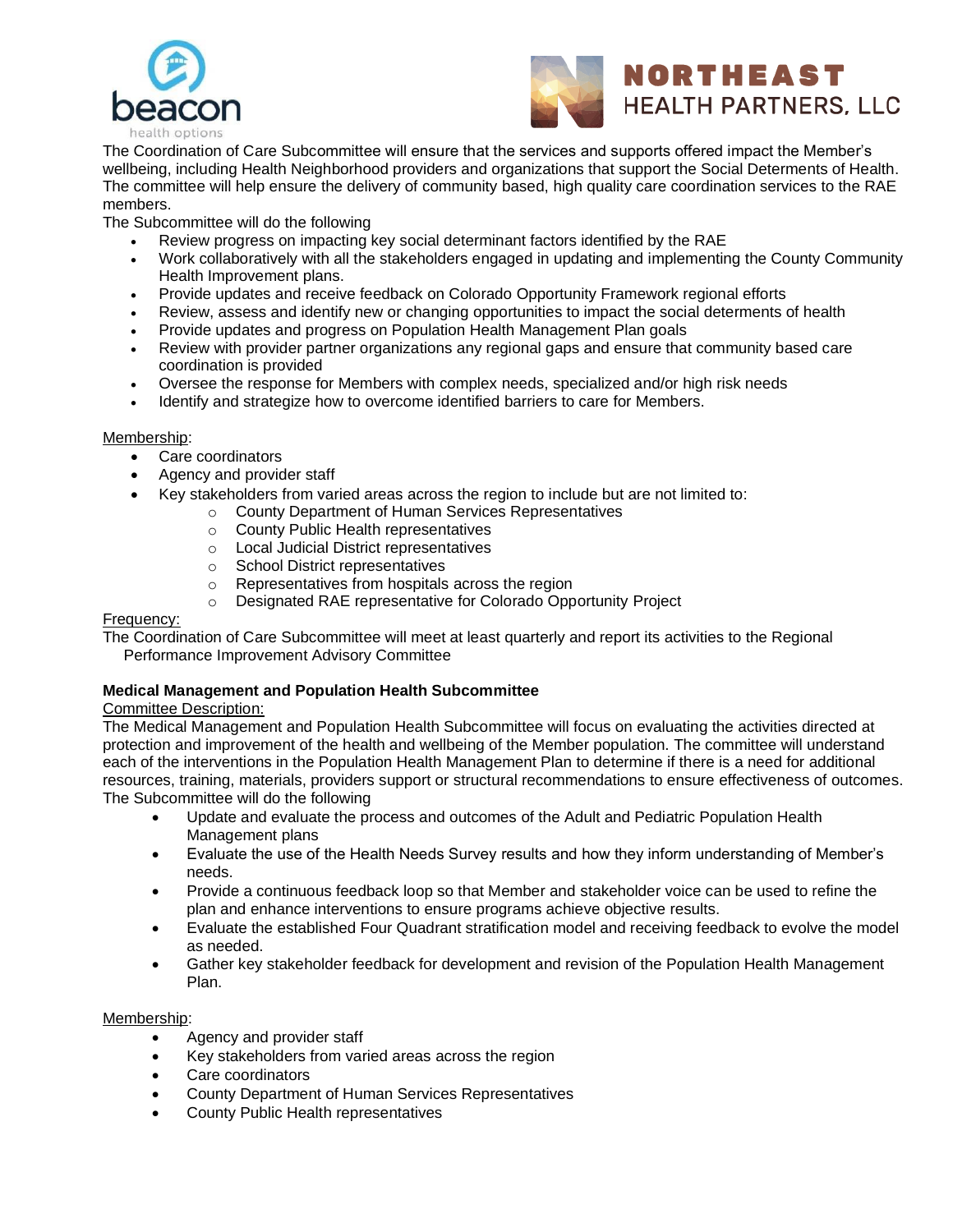



- Local Judicial District representatives
- School District representatives
- Representatives from hospitals across the region

Frequency: The Medical Management and Population Health Subcommittee will meet at least quarterly and report its activities to the Regional Performance Improvement Advisory Committee

### **Provider Network Subcommittee:**

#### Committee Description:

Provider Network Sub-Committee, which will report to Quality Committee, has been designed to oversee network development functions and network management activities to ensure that provider receive appropriate technical support and training, as well as, support for practice transformation. The committee will meet periodically and will use available data and reports to ensure the RAE meets or exceeds contract requirements on:

- Network Adequacy;
- Provider support and training; and
- Practice Transformation.

#### Membership:

- Provider Relations Director
- Representatives from Quality
- Management, Members
- Services, and Clinical
- **Departments**
- Physical and behavioral
- health practices
- **Members**

## Frequency:

To be determined

#### **Quality of Care Subcommittee: Utilization Management Oversight, Patient Safety, and Quality Concerns**

#### Committee Description:

The Quality of Care Subcommittee will help ensure the delivery of optimally-integrated, high-quality behavioral health and primary care services to RAE members. To accomplish these objectives, the sub-committee will do the following:

- review the quality of care provided to RAE Members;
- oversee the investigation of adverse incidents and patient safety concerns;
- direct the follow-up on adverse incidents and impose corrective action requirements, when appropriate;
- oversee utilization management (UM) processes and performance metrics;
- prepare and review the UM program description at least annually;
- develop an annual UM plan and specific goals;
- prepare an annual UM program evaluation and;
- identify and address treatment needs for the region.

#### Membership:

- Chief Clinical Officers and/or Medical Directors of the RAE's partner organizations;
- Beacon's VP/Medical Director
- Clinical Director/UM Director
- Clinical Peer Advisor
- Quality Director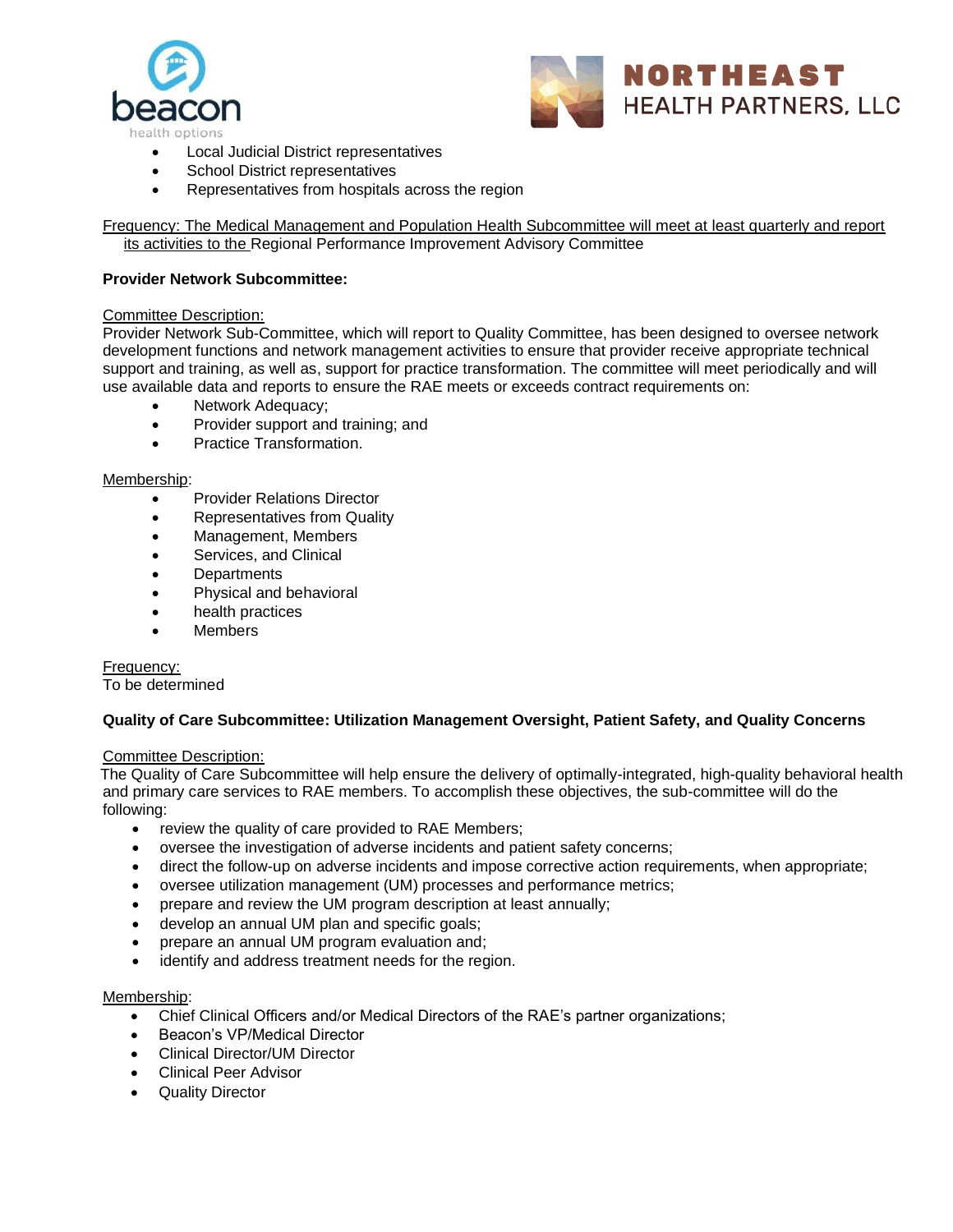



## **Member Services Subcommittee: Complaints, Grievances and Appeals**

#### Committee Description:

The purpose of the Member Services Subcommittee is to support Advocates who work in the CMHC and FQHC. The subcommittee meets bi-monthly and have standing agenda items on Grievances and Appeals; Rights and Responsibilities, Cultural Competency (Northeast Health Partners will also administer a cultural competency selfassessment annually with our partners to monitor our strategic objectives related to our cultural competency plan); Member Material Review; PIAC updates, Peer Specialists, and Zero Suicide. The group reviews the trends Advocates see related to grievances, services, satisfaction levels (compliments), and access to services. The subcommittee recommends system changes and enhancements to improve satisfaction and performance for our Members. The subcommittee has developed a yearly work plan with measurable goals. As part of the Member Material Review, the subcommittee addresses health literacy and plain language for Member materials. . The group reviews recommendations from audits such as the EQRO to ensure consistency in managing grievances.

#### Membership:

- Advocates and/or Grievance Coordinator from CMHCs and FQHCs and Hospital provider
- Office of Member and Family Affairs staff
- Clinical and Quality staff upon request
- Department representatives, upon request
- Customer Service Representatives

Frequency: Bi-monthly

#### **State Committees:**

Northeast Health Partners will also participate in the statewide Program Improvement Advisory Committee (PIAC), the Operational Learning Collaborative and the Integrated Quality Improvement Committee (IQUIC) and other advisory committees as needed.

#### VII. **Performance Improvement**

Northeast Health Partners Quality Management Program monitors and evaluates quality across the entire range of services Beacon Health Options/ Northeast Health Partners provides. Structure, process, and outcome evaluations occur regularly across the system of care; when opportunities for improvement arise, interventions and/or performance improvement projects are implemented. Beacon Health Options/ Northeast Health Partners will manage up to four Performance Improvement Projects designed to achieve significant improvement, sustained over time, in clinical care and nonclinical care areas that are expected to have a favorable effect on health outcomes. These Performance Improvement Projects will be selected in collaboration with the Department of Health Care Policy and Financing (HCPF). One of the determined projects will be an endeavor that addresses physical health. The second Performance Improvement Project will directly address behavioral health.

## **Performance Measurement**

Performance measurement is a core function of the Quality Management program. The primary goal of the Quality Management Program is to continuously improve patient care and overall health outcomes, assuring efficient utilization of services. Through data collection, measurement and analysis, aspects of care and service that demonstrate opportunities for improvement are identified and prioritized for quality improvement activities. Data collected for quality improvement projects and activities are related to key indicators of quality that tend to focus on high-volume diagnoses or services and high-risk diagnoses, services, or special populations. Data is considered to be statistically valid, reliable and comparable over time. Beacon Health Options/ Northeast Health Partners uses the following steps to ensure a systematic approach to process improvement:

- Monitor clinical and service quality indicators
- Identification of opportunities for improvement
- Prioritization of opportunities to improve processes or outcomes of healthcare delivery that are based on risk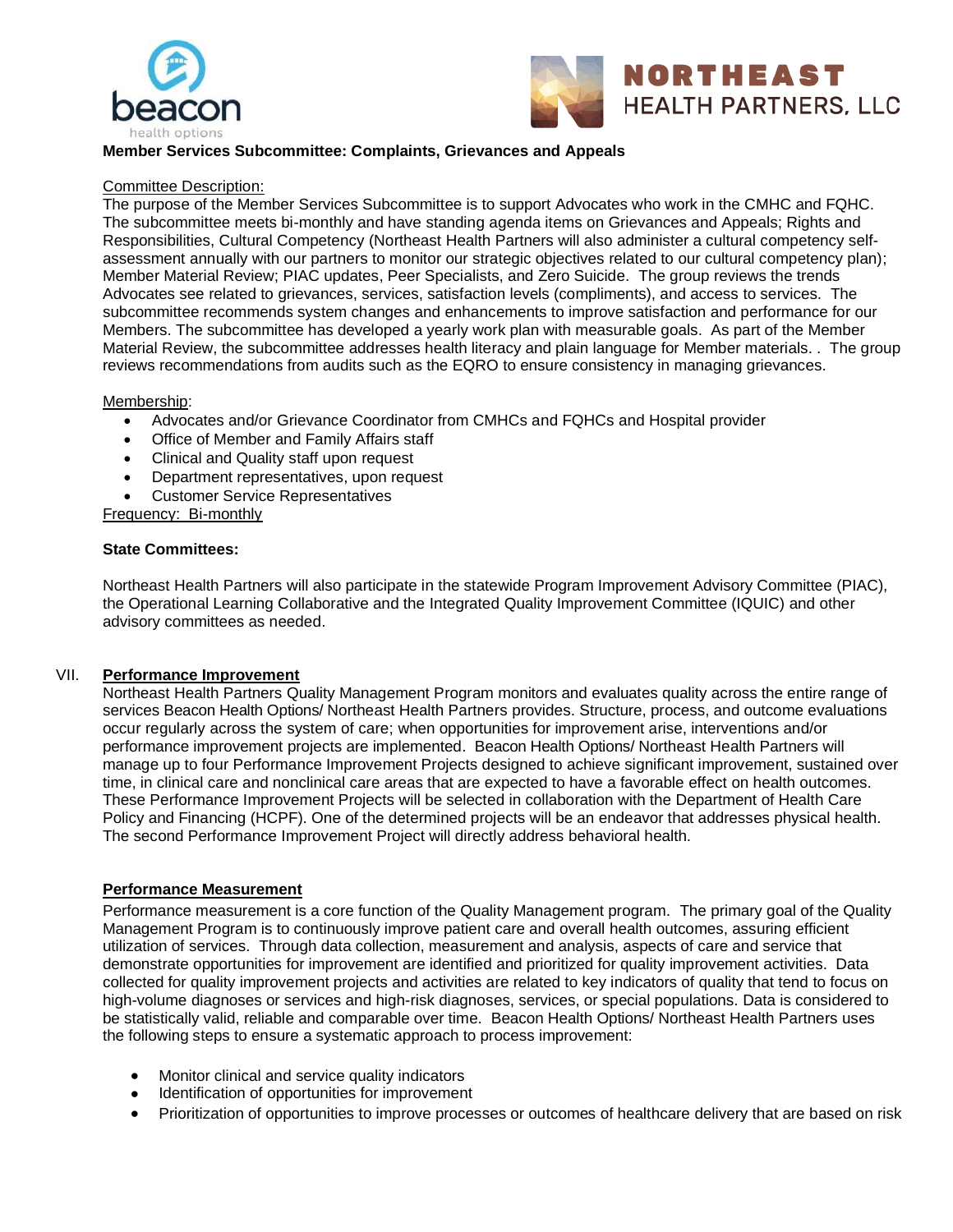



assessment, ability to impact performance and resource availability

- Identification of the affected population within the total membership
- Identification of the measures to be used to assess performance
- Establishment of performance goals or desired level of improvement over current performance
- Collection of valid data for each assessment measure and calculate the level of performance
- Review and analysis of data from indicators
- Annual re-measurement data is collected for changes or improvements to the baseline level of performance and reviewed by the quality management committee
- Periodic interim measurement is recommended especially when the baseline and re-measurement timeframe is a year.
- Thoughtful identification of interventions that are powerful enough to impact performance; and
- Analysis of results are used to determine where performance is acceptable and, if not, the identification of current barriers to improving performance.

Beacon Health Options shares the findings with its partners, staff and management team and stakeholders through regular updates, PIAC and other committee meetings.

## **FY19 Key Performance Indicators**

For the first year of the contract, Northeast Health Partners Quality Management Program will also engage in seven Key Performance Indicators (KPIs). In order to best improve performance for these metrics, Northeast Health Partners will participate in the following KPIs:

- Potentially Avoidable Costs
- **ED Visits**
- Behavioral Health Engagement
- **Well Visits**
- Prenatal Care
- Dental Visit
- Health Neighborhood

## **FY19 Behavioral Health Incentive Measures**

- Engagement in OP SUD Treatment
- Follow-up within 7 Days of an Inpatient Hospital Discharge for a Mental Health Condition
- Follow-up within 7 days of an ED Visit for Substance Use Disorder
- Follow-up w/in 30 Days After a Positive Depression Screen
- BH Screening or Assessment for Children in the Foster Care System w/in 30 Days of ACC Enrollment

## VIII. **Member Experience of Care**

Northeast Health Partners strives to meet the principals of the Quadruple Aim including developing processes for measuring and tracking Members' experience of care. Our staff assists the Department in administration of the CG-CAHPs and ECHO surveys through offering support to both the Department and the providers who will be participating.

We also gather member experience information via website, share results through the QI Committee, Learning Collaborative, Regional PIAC, the Member Advisory Council, Member Services Subcommittee, and other venues.

Survey data is collected and reviewed by the QI Department and incorporated into the information provided to PIAC members for review and comment. Survey results will be reviewed by Member Services and Provider Relations staff as well. Where there is a need identified for interventions with a particular provider based on survey feedback, quality and provider relations staff will engage that provider, offer assistance, and work to effect changes that will result in better member experience of care.

#### IX. **Population Health Plan**

Beacon/ Northeast Health Partners will implement a population health plan to be used in order to guide care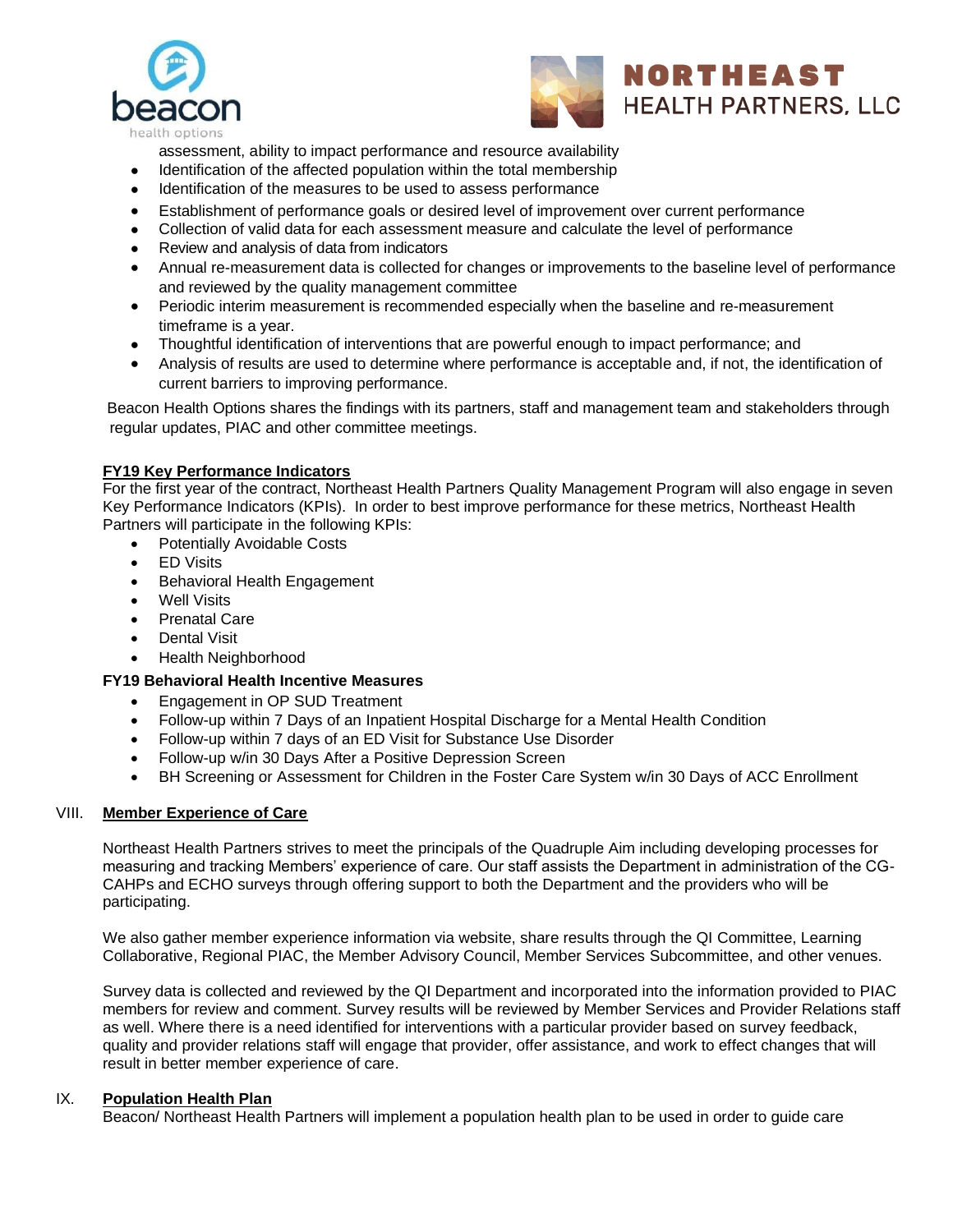



coordination as well as address regional health care needs. In addition, the population health plan will be used to aid the progress in improving the social determinants of health.

## X. **Role of Members/Family Members**

Northeast Health Partners values are reflected in our belief that every Member matters. Members and their family should be viewed as resources and active participants in their treatment and recovery. As part of this belief, member and family member committee membership is an opportunity for constructive input and participation in the quality management program.

#### XI. **Quality of Care**

Beacon Health Options/ Northeast Health Partners undertake a variety of activities aimed at evaluating and improving the quality of care for Health First Colorado members. Beacon Health Options/ Northeast Health Partners is committed to providing the best possible care and ensuring the safety of our Members. Processes to prevent, evaluate, and respond to the safety of Members are fundamental to our QI Program. The system we have in place to respond to quality of care issues has three main parts: identification, investigation, and solution.

#### XII. **External Oversight**

Annually, Northeast Health Partners will participate in an External Quality Review (EQRO) site audit conducted by Health Services Advisory Group (HSAG). The site review will evaluate compliance with current contract requirements. Northeast Health Partners believes that their dedication to striving for excellence, and commitment to Health First Colorado Members will be demonstrated in the audit results.

#### XIII. **Learning Collaborative**

In order to ensure the Quality Management program is effectively serving Members and providers, Northeast Health Partners will participate in multi-disciplinary statewide advisory committees and learning collaboratives for the purposes of monitoring the quality of the Program overall and guiding the improvement of program performance. Northeast Health Partners participates in the following learning collaboratives:

- Wellness activities.
- Provider payment models.
- Health Promotion and Population Health Stratification and Management.
- Member engagement.
- Health Neighborhood and Community development.
- Provider support and practice transformation.
- Data analytics.
- Care Coordination, including cross-agency, cross-system activities.
- Health information initiatives and technologies.
- Strategies used to address social determinants of health and alignment with the Colorado Opportunity Framework Project.
- Transitions of care, including hospital discharge and LTSS Members transitioning to the community and,
- ad hoc learning collaboratives to monitor specific program activities

#### XIV**. Confidentiality**

Northeast Health Partners and Beacon adhere to confidentiality standards set forth by Beacon and employees routinely maintain as confidential all information collected relating to:

- Past and present members, including identity, as well as personal information
- Organizational planning and development
- Financial Status of the organization

Northeast Health Partners and Beacon maintain Personal Health Information (PHI) on a confidential basis in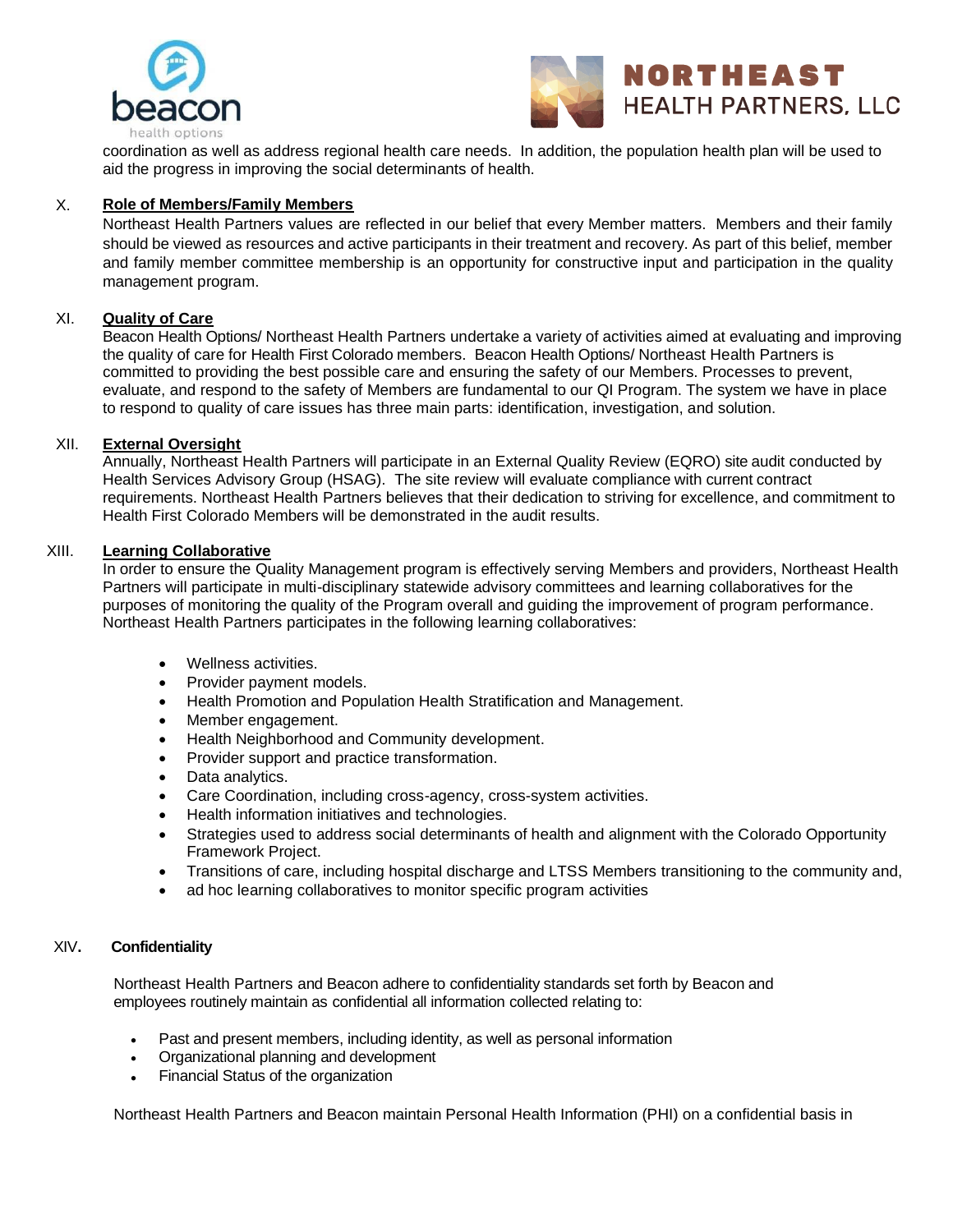



accordance with all applicable regulatory (e.g. HIPAA/42CFR, part 2, HITECH) and accreditation requirements and ensures that all such information obtained during the utilization management process is used solely for the purposes of utilization management, quality management, disease management, discharge planning, case management, and claims payment. Confidential information is made available during the course of the relationship between the member and CCM as well as between the CCM and provider. All Beacon employees, including those at Beacon are required to complete HIPAA training and sign a statement of confidentiality at the time of employment and annually thereafter.

 All Beacon employees, providers and delegated entities are expected to safeguard the confidentiality of UM and treatment record information related to both enrolled and dis-enrolled members. Non-clinical personnel have limited access to clinical screens in order to protect the confidentiality of members. Information from the system is sorted and reported at regular intervals to provide staff, clients and providers with feedback on utilization data and trending analysis in aggregated numbers on members accessing the behavioral healthcare delivery system at Beacon.

Beacon maintains information systems to collect, maintain, and analyze information necessary for utilization management that incorporates adequate safeguards to ensure the confidentiality and security of UM and treatment records as well as a plan for secure storage, maintenance, tracking and destruction of memberidentifiable clinical information.

All requests for authorizations for release of information are directed to management staff and are reviewed and responded to in accordance with Beacon policy and according to Engagement Center contracts.

Members are entitled to receive copies of any information pertaining to them, on request, subject to limits placed by state and federal guidelines, and an evaluation of any potential risk of harm to the member entailed by such release of information. Engagement Center management staff may also consult with the National Legal Department as needed.

Confidential information may include but not be limited to:

- Personal Health Information (PHI);
- Certification of mental health treatment;
- Claims processing information;
- Utilization review;
- Peer review:
- Response to congressional inquiries (made at the request of the member);
- Appeals; and
- Quality assurance

All PHI is kept strictly confidential. Individuals engaged in quality improvement activities maintain the information used in such activities. All written reports, records or any work product or communication related to quality improvement activities are considered privileged and confidential information. Except when specific reference is necessary to meet the goals of the QM program, reference to individual providers or members are redacted to safeguard the person's identity.

Periodic re-training efforts reinforce the importance of confidentiality. All members and providers who participate on Beacon committees must also demonstrate their understanding of Beacon confidentiality policies and procedures by signing confidentiality statements prior to committee participation. Participating provider contracts are explicit in regard to treatment record confidentiality requirements.

#### XV. **Regulatory Compliance**

It is the policy of Beacon to comply with all laws governing its operation. The strategy for implementing regulatory changes includes notification and analysis, implementation, and training. Beacon Legal and Compliance Departments and Northeast Health Partners actively participate in the process.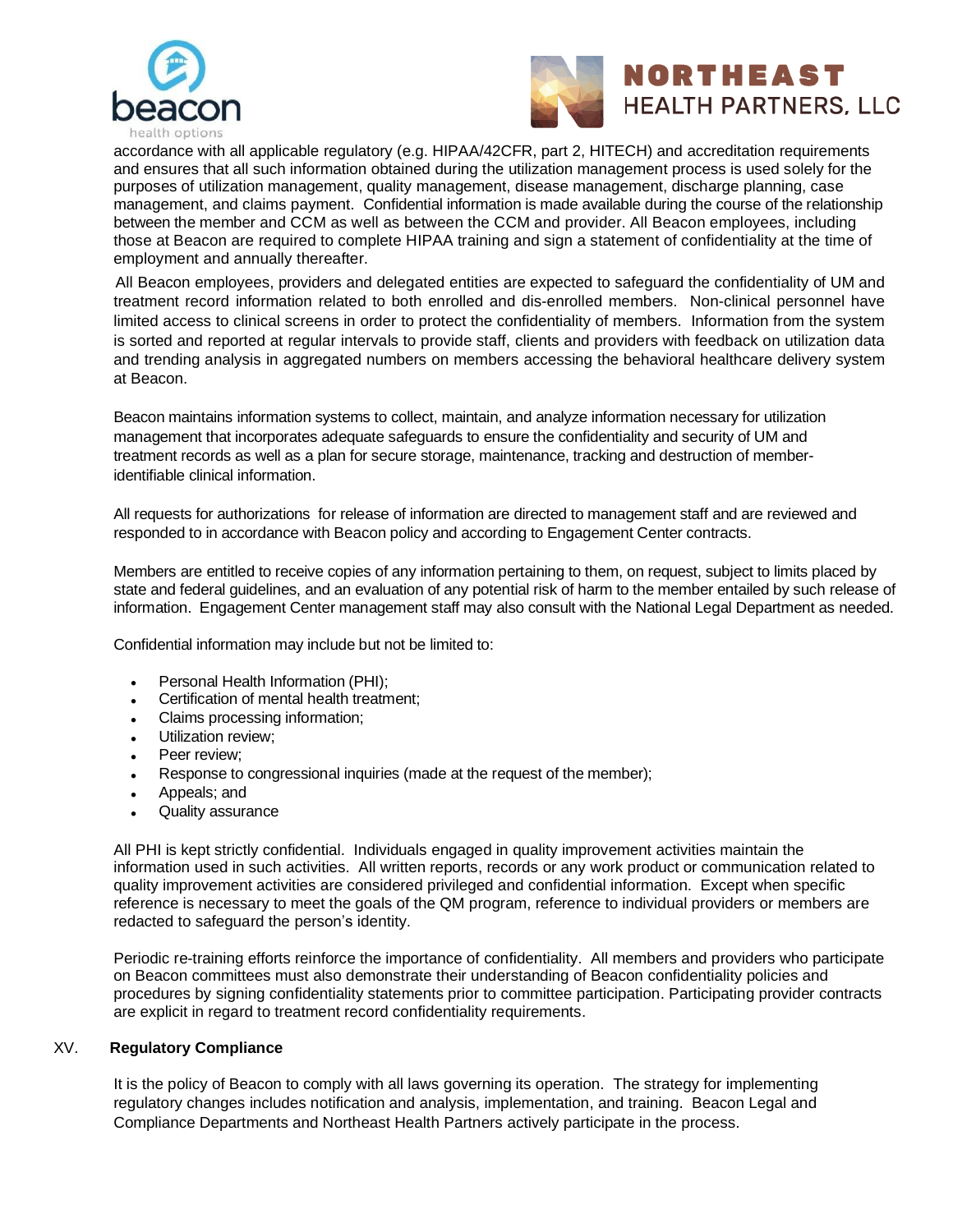



The State of Colorado and Beacon Legal Department provide information, oversight and guidance regarding regulatory changes. This includes:

- Identification of changes in laws and regulations
- Determination of how upcoming changes affect business operations
- Evaluation of the scope and implementation effort required
- Development of summary information (i.e. regulatory alert)
- Distribution of regulatory alert to key contacts
- Development of more detailed information for the divisions affected by the change
- Coordination of a meeting of the Beacon' Compliance Committee to discuss actions required for implementing the changes.

The Board or directors, the Compliance Oversight Group and Beacon have primary responsibility for implementing changes that affect Northeast Health Partners operations. For changes that affect multiple Engagement Centers and corporate departments, the National Compliance Department leads the implementation including:

- Identifying other key contacts within the Engagement Center
- Routing implementation questions to Legal Department
- Coordinating implementation activities with other compliance contacts
- Identifying training requirements, affected staff, and formats/methods
- Monitoring implementation of changes

The National Legal and Compliance Department takes the lead role in establishing and maintaining the Beacon Regulatory Compliance Program. The National staff provides ongoing information, updates and support and is responsible for overseeing the progress of the implementation.

Staff training for the Colorado Engagement Center is the responsibility of the Engagement Center with assistance from Beacon Legal and Compliance Department.

The Vice President of Quality Management and the Compliance Officer are responsible for tracking and ensuring compliance with State and Federal laws and regulations applicable to the Quality Management Program. Tracking and compliance are addressed with the support and assistance of the Board, the Compliance Oversight Committee, QIC and the Beacon Legal and Compliance Department.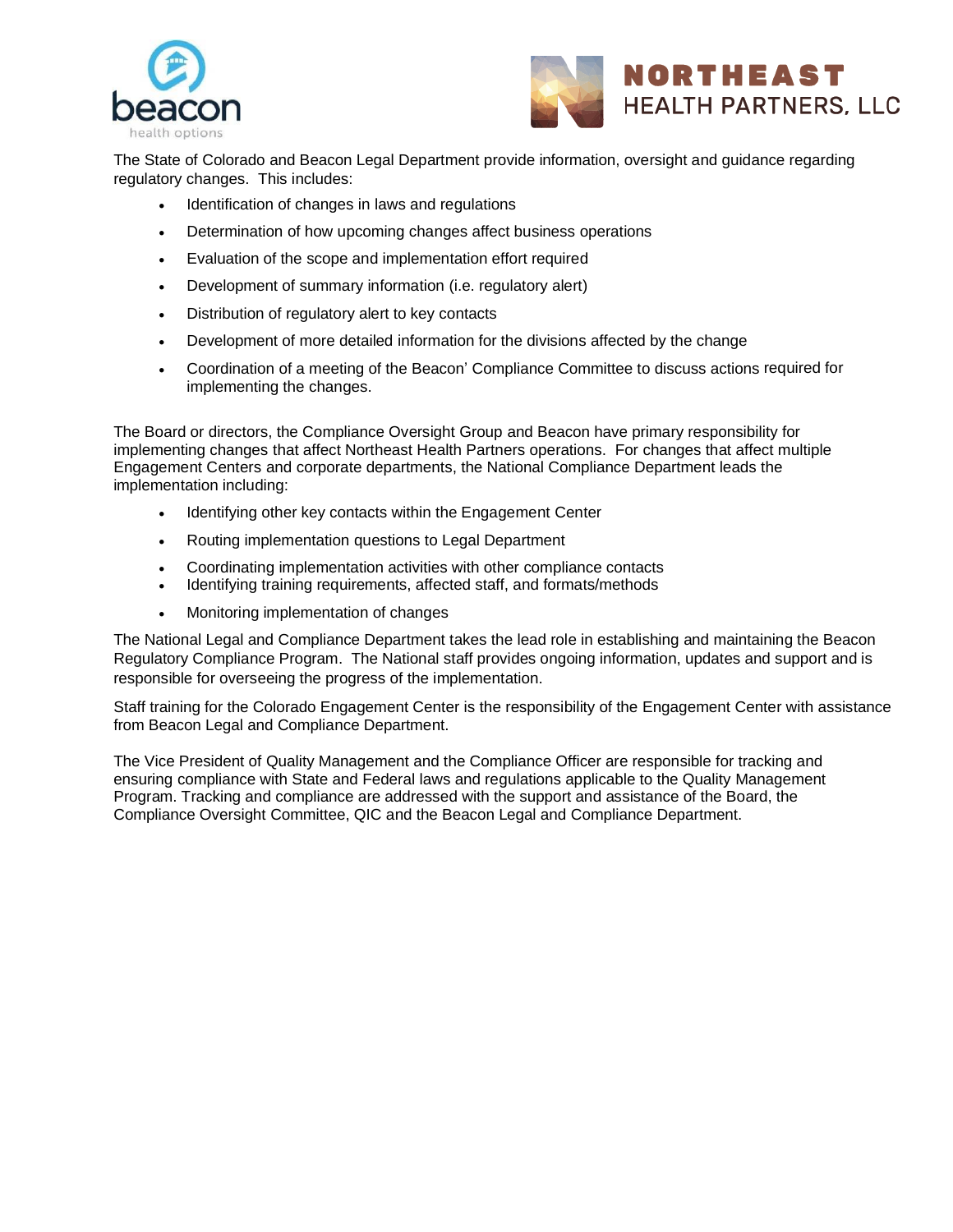



## **Attachments:**

Attachment 1: Committee Structure



**Attachment 2:** 2018 Quality Framework